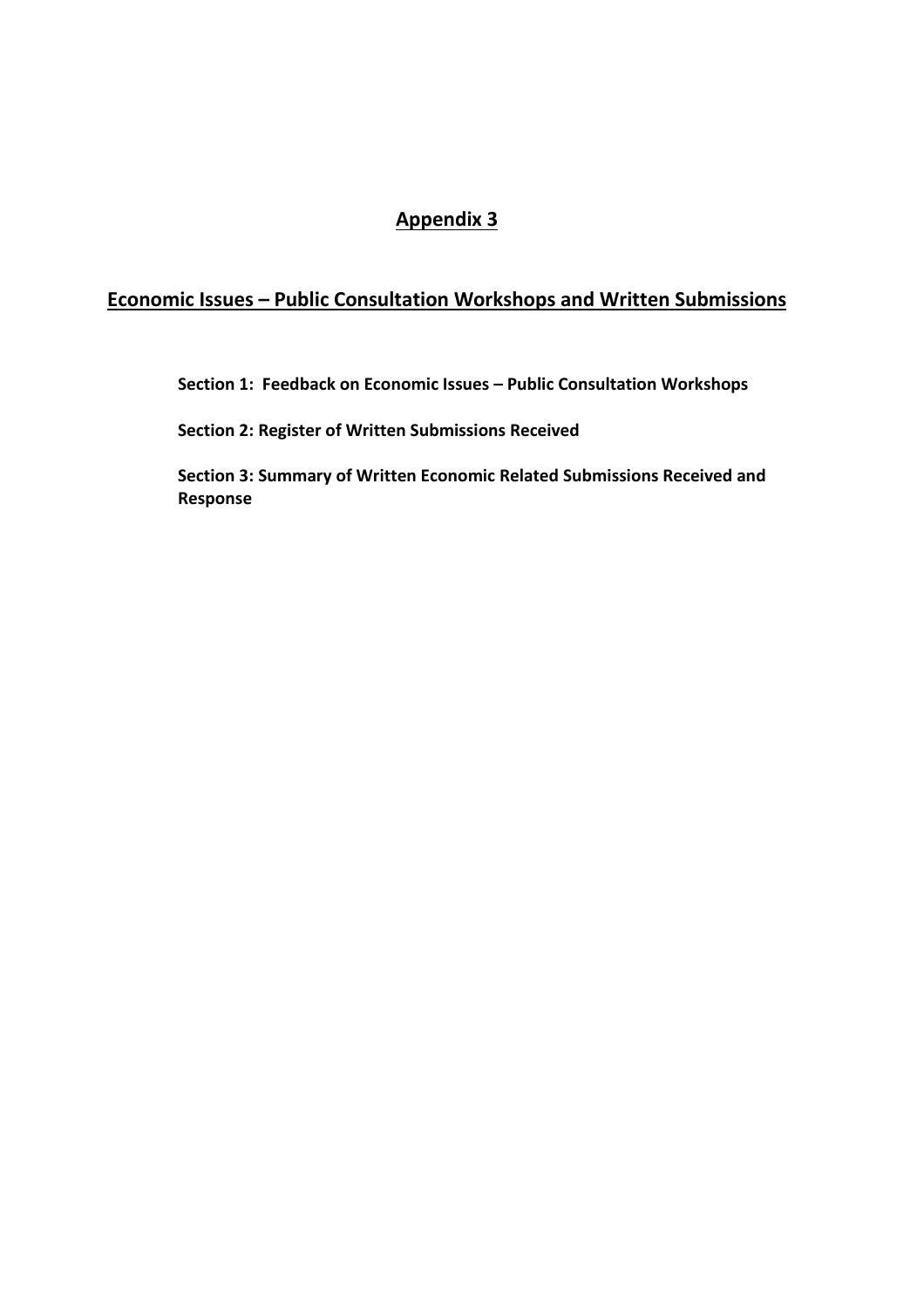# **Section1: Feedback on Economic Issues – Public Consultation Workshops**

It was recommended at the Local Economic & Community Plan (LECP) Workshops that every goal in the LECP should have a timeframe and be measurable.

Issues highlighted as priorities to be addressed at the LECP Consultation Workshops are as follows:

## **1. Broadband**

• Rural roll out of high speed connectivity is a priority. Significant parts of the county are without adequate broadband and mobile phone connectivity which impacts negatively on business development.

#### **2. County Brand**

- Need to identify Unique Selling Point as a county Quality of Life, Tourism or Food?
- Greater potential for attracting investment now that the county has been merged administratively.
- Geographically, now bordering new counties, potential for inter-county connections.
- 'T' registration on cars suggestion that 'TY' would be more distinctive.
- Need to promote the new 'Brand Tipperary' from economic prospective.

#### **3. Agriculture & Agri Food**

- Harvest 2020 environmental concerns over potential for over-intensification and impact on the green image of the county, tourism etc.
- Promote use of locally produced food by public organisations in the county.
- Support for non-dairy farmers required e.g. market gardeners etc.

#### **4. FDI**

- Large FDI in only three locations is not acceptable. Thurles needs to be included in terms of Lisheen site where there needs to be a focus in terms of it being a strategic site in the county. Tipperary Town also needs to be included.
- Should be sustainable provides high earnings and therefore high paying-extra spending power that benefits the local economy.
- Clonmel has a pharma base, so need to develop/attract synergy/supply chain industry.

# **5. Support for Microenteprise & SMEs**

- Further development/promotion of incubator units for start-ups In Clonmel.
- Further promote and support artisan food development.
- Need for more flexibility/discretion e.g. sourcing land, tailored practical supports & workshops, handholding, assistance with bank applications, etc.
- Support for businesses to stay in business.
- Craft businesses need support to become commercially viable.
- Social Welfare period for start-ups needs to be extended to allow those on welfare adequate time to develop their business.
- Lack of support for import distribution.
- Public Procurement policy an issue for local businesses.
- Access to finance need for low interest loans over a longer period of time.

#### **7. Energy**

- Energy: would need to meet our 2020, 2030 & 2050 standards.
- A large number of buildings that need to be retro fitted work on this could leading to job creation.
- Passive house standard should be the only standard when reducing CO2 emissions.
- Cloughjordan model extended county-wide.
- Energy Policy from 'Cloughjordan Eco Village' to 'Eco County'.
- Brussels/NY as inspiration.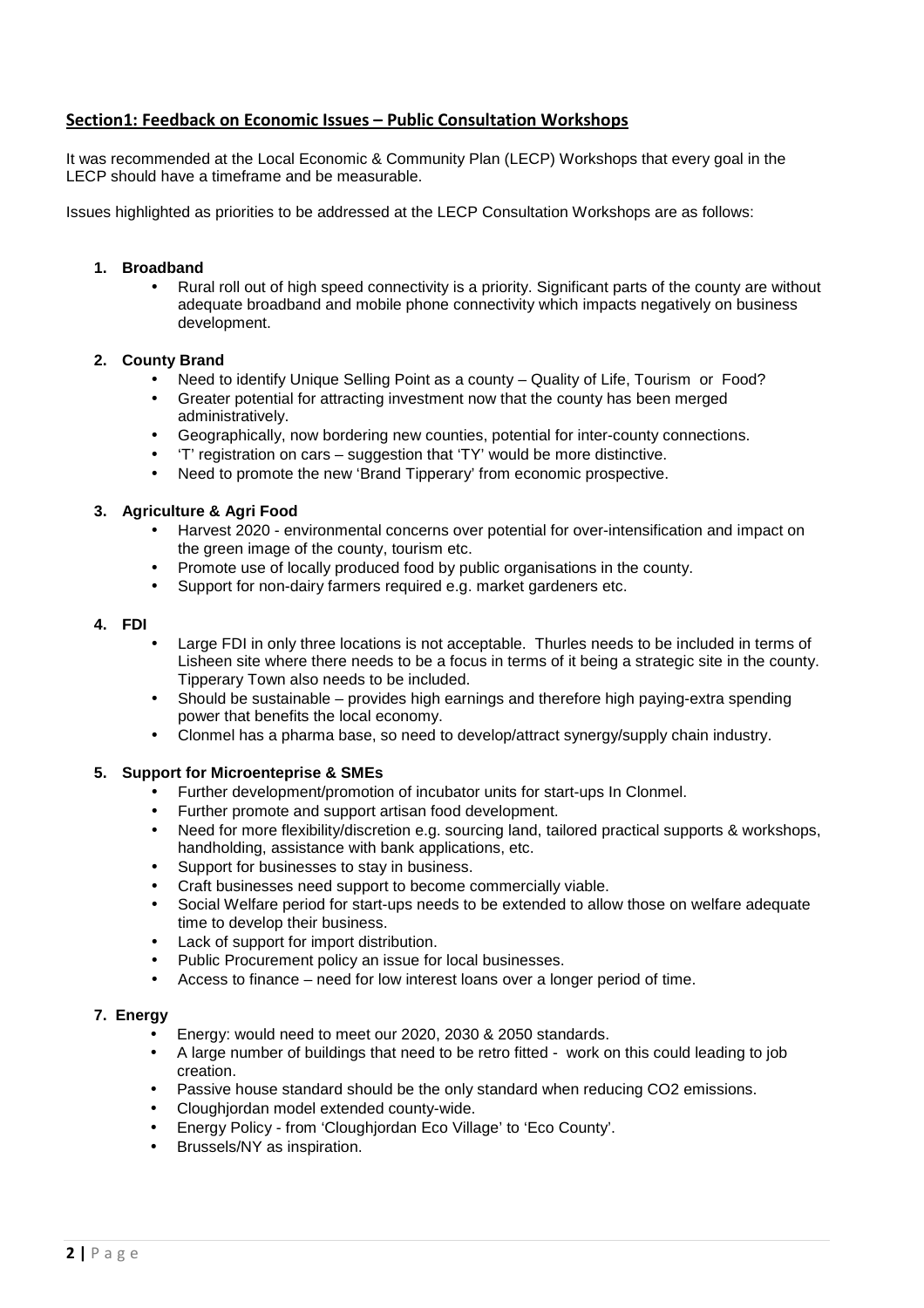- Farmers have lost out to large scale companies in terms of wind farm development. Need for policy to support involvement of local farmers to develop wind farms on their land. Also introduction of measures for farmers to use renewable technologies on their farms.
- Need for innovation approaches/mitigation measures to combat the effects of Food Harvest 2020.

## **8. Social Economy:**

• Acknowledge Community/Voluntary sector contribution to economy e.g. Clonmel Community Resource Centre etc.

# **9. Youth Employment**

- Need to retain graduates/educated workforce e.g. high skilled gradates from L.I.T. etc.
- "Youth Entrepreneurship'' needs to be a priority in the Framework Priority Document.

## **10. Connectivity**

- Inter-town road network not very good. Upgrading of the Nenagh –Thurles Road required.
- Improve North/South road connectivity.
- Thurles has excellent connectivity in terms of rail service and proximity to the motorway.
- Need for truck stop in Cahir Cahir is located at a more prominent crossroads than the one in Cashel.
- Train station in Cahir could be used more as a transit depot for heavy goods.
- Train timetables not always conducive to making meetings in cities.
- Moyglass even a limited bus service badly needed.

#### **11. Tourism:**

- Greater collaboration required within the tourism sector.
- The interconnectivity of the Munster Peaks initiative has a lot to offer small towns & villages across Tipperary and adjoining counties.
- Potential for niche tourism to be developed e.g. develop the bee-keeping tradition of parts of Tipperary -@bee-Keeping' museum.
- Heritage product a major asset e.g. Rock of Cashel, Holycross abbey etc.
- More promotion of tourism products required e.g. Lough Derg, heritage product, Mitchelstown Caves, rural recreation products etc. Use various tools e.g. video, website.
- Further development of Farmer's markets use the Social Economy model.
- Potential for increased sports tourism e.g. Triathlon in Clonmel etc.
- Visitor Centre Magner's in Clonmel
- Potential for large scale Amusement Park in Clonmel
- Potential of Glen of Aherlow needs to be addressed more information, promotion, etc.
- The provenance of locally produced food needs to be advertised more.
- Dour's Lane proposals are very expensive.
- The Gathering mobilised people need for more funding for local events.
- Tourism-co-ordination and flow of information needed.
- Target double the tourism revenue.
- Support craft/food and activity trails.
- Realise potential of walled towns of Fethard, Nenagh & Thurles.
- Slieve Ardagh Ecclesiastical Trail a tourism resource need for links with Kilkenny & Cashel.
- Insurance for events held on public spaces.

#### **12. Arts & Culture**

- Lack of 'night life' in Clonmel. Development of arts and entertainment.
- Local colleges could promote 'student nights'.
- 'Active art' outlets with a social aspect where people can meet and interact-workshops etc. there is a way this can feed into economic activity – needs to be identified.
- Getting the arts out to rural villages & towns e.g. dance workshops etc.
- More cultural festivals and need to include craft element.
- Support for creative sector to contribute to the cultural economy and personal/community wellbeing.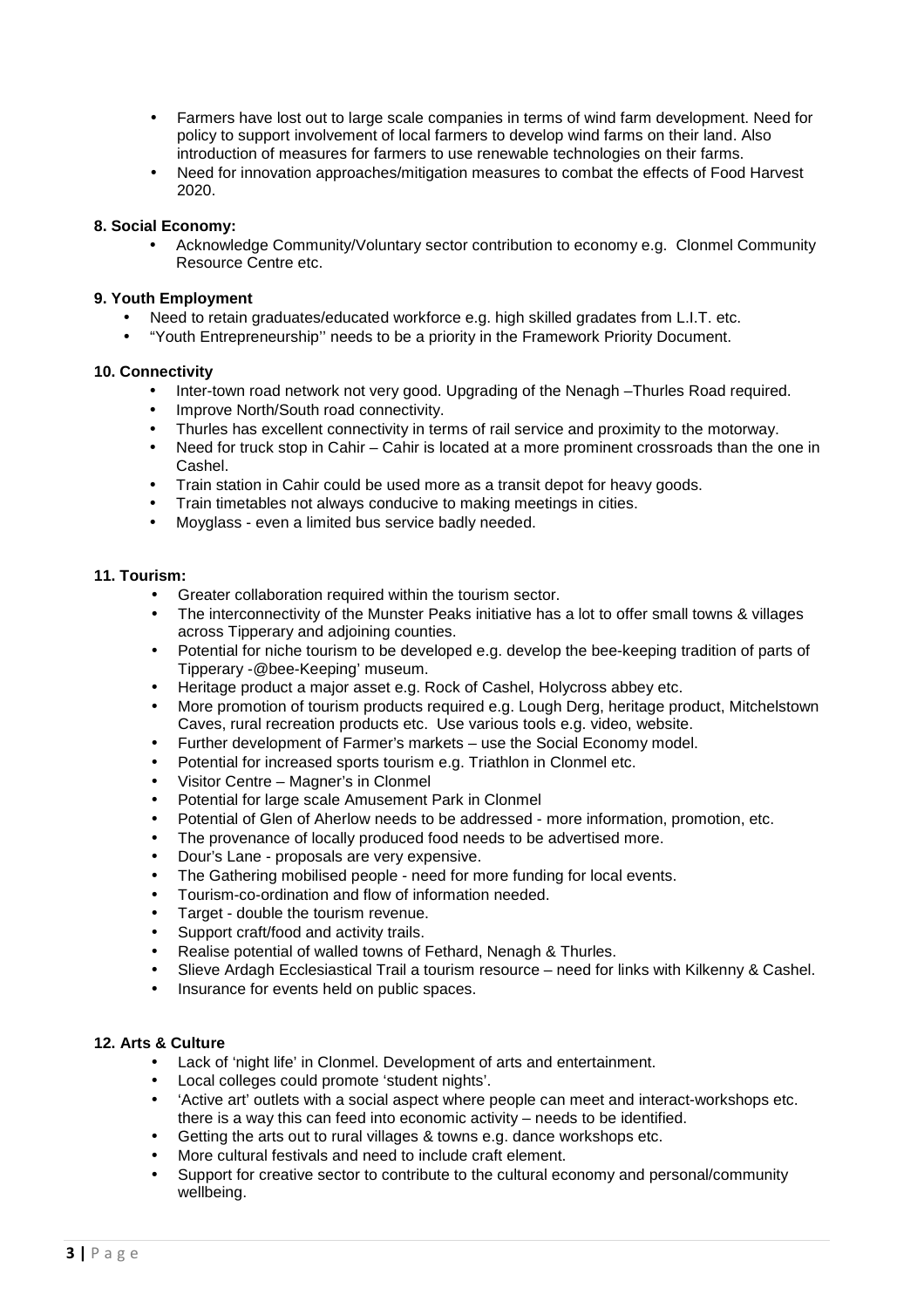- Need to create opportunities for artists to work and flourish in the county.
- Need for business training for creative sector.
- Need for social welfare business incubation programme for artists.

## **13. Town Centres & Villages**

- Rural decline a major issue government policy adversely affecting rural areas e.g. crime, loss of and inadequate services.
- Town Centre Initiative to revitalise towns.
- Appropriate training for retailers social media, online trading, & funding for Retail/Town Centre Groups to contract appropriate expertise to develop strategic plans.
- Parking charges a major issue for retailers survey amongst retailers in Thurles after Christmas identified that parking was the biggest issue for retailers.
- More communication between chambers regarding models of good practice.
- Retail development needs to be protected.
- How to sell the value to people of supporting local shops.
- Existing services, post offices, banks should be prioritised for their intrinsic value to the community and economy.
- Rural Pubs in decline low cost alcohol is taking business away from pubs etc.
- Balanced economic development across the county relies on protecting core services.
- Planning policy.
- Retail space should be pro-rata to town/hinterland population.
- Big multiples damage small independent retailers.
- TCC supporting Festivals, Christmas events need to do more.
- TCC needs to be conscious of the rates that businesses provide.
- Review of the Commercial Incentive Scheme. Scheme to encourage occupancy in vacant lots. Displacement issue needs to be addressed & 'Rates Holiday' perception.
- Further investment from CC for events.
- Need to encourage new businesses to locate in the town centre.
- Reduction in rates.

# **SPECIFIC TOWN ISSUES:**

#### **Clonmel**

- Need for high quality shops on the main street.
- Deficiency no footbridge to Tesco, no chance of accessing town.
- Trail in the town linking points of interest.
- Effect of multiples on small business local people asking people what they are doing about the pressure on farmers.
- Triathlon focusing attention on Clonmel. More sport tourism in the locality.
- Clonmel Arms site
- Need to incentivise retail sector. County Council attaches a development charge to an extension of your business, charge for parking and rates could double.
- Free parking.
- Ice skating around Christmas would be an option.
- Lot of mistakes in previous county development plan too many out of town centre.
- New focus on the town centre.
- Connectivity with the showground's The Poppyfields.
- Re-development of Kickham Barracks.
- Greenway project linking Clonmel to Carrick-On-Suir.
- Meandering walk from presentation convent to Carrick-On-Suir.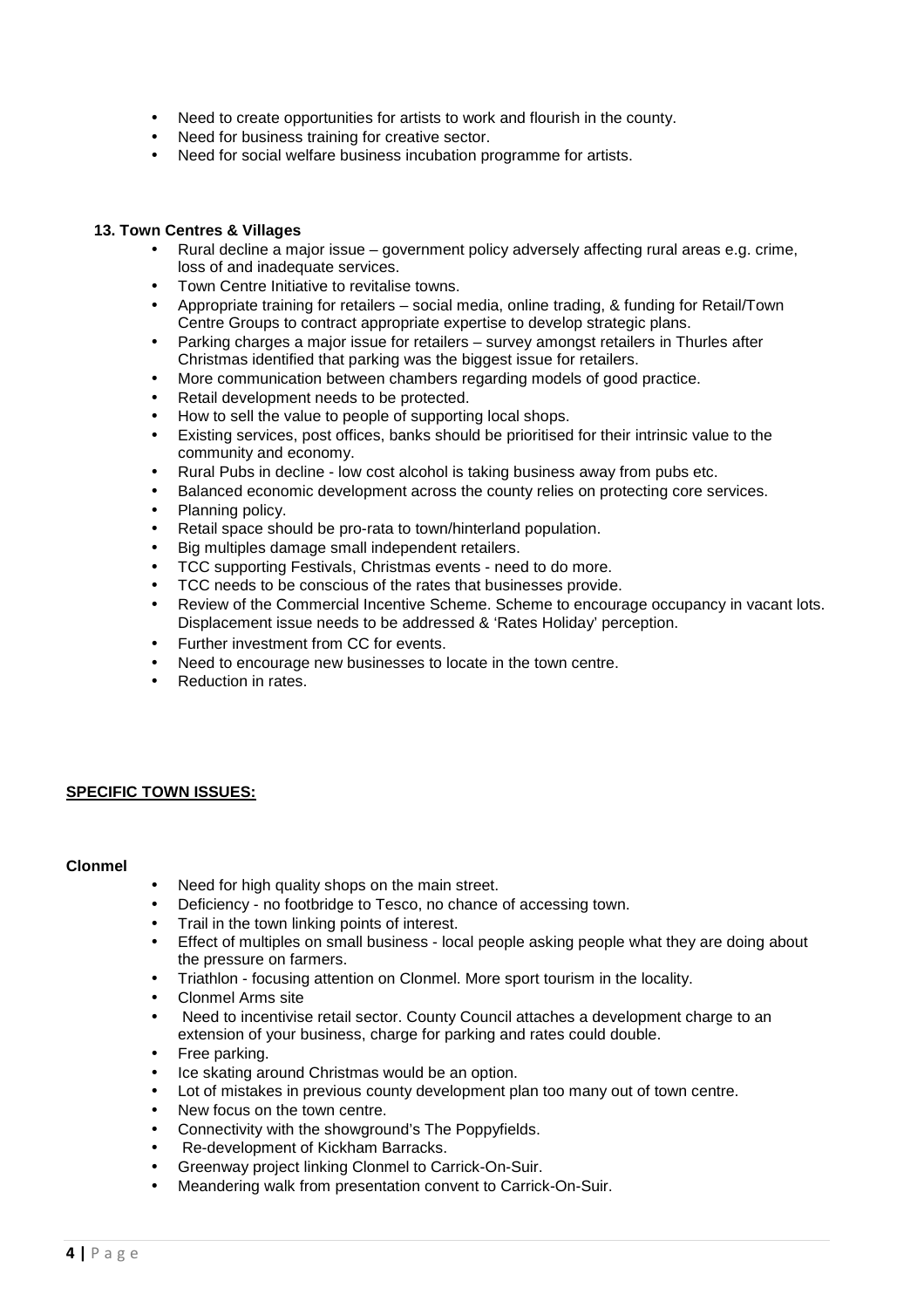- Christmas to bring shoppers, Christmas lights. Council don't pay for Christmas lights. Bigger chain stores don't contribute. €6,000 per year.
- Car park on Suir Island in Clonmel. Need a multi-storey Car park.

## **Tipperary Town**

- Too much retail space that has gone into Tipp town in such a short period of time.
- Retail space should be pro-rata to town population.
- What hope do the small enterprises have? Oversupply of retail in Tipperary.

# **Cahir**

Why is it not on the tourist trail in the document?

#### **Carrick-on-Suir**

- Town Centre Enhancement required.
- High level of unemployment a major concern.
- Training for boat building.
- Needs to face the river and exploit its potential.
- Need to focus on keeping people in the town.
- Need for one key industry in the town.
- Need for focus on the Long Term Unemployed in the town.
- Small business development support required.
- Greenway from Clonmel to Carrick-on-Suir will be an asset.
- Council needs policy to give community groups access to public lands for amenity/community space.
- Develop Wicklow Garden site.
- Negative impact of turbines and pylons on the aesthetic of the town.
- IT site outside the town should be progressed as a priority.
- Need to upgrade the existing Town Hall.

#### **Cashel**

- Retail sector badly affected.
- Potential of Rock of Cashel needs to be utilised.
- Need for night entertainment & festivals.
- Upgrading of playground required.
- Open up Larkspur Centre to the visitor.
- Hotel to accommodate bus tours.

# **CONCLUSION:**

- **1.** Issues 1-13 above included as framework priorities issues in the draft LECP Framework Priority Document.
- **2.** Under item 9 this was included in the draft but following consultations, it is now recommended that "Youth Entrepreneurship" should be specifically mentioned in the LECP.
- **3.** In item 10 Framework Priority 3 highlights the need to accommodate and address infrastructural deficits. It is likely that the North/South Road connectivity will be considered as part of the second phase of the LECP Plan preparation.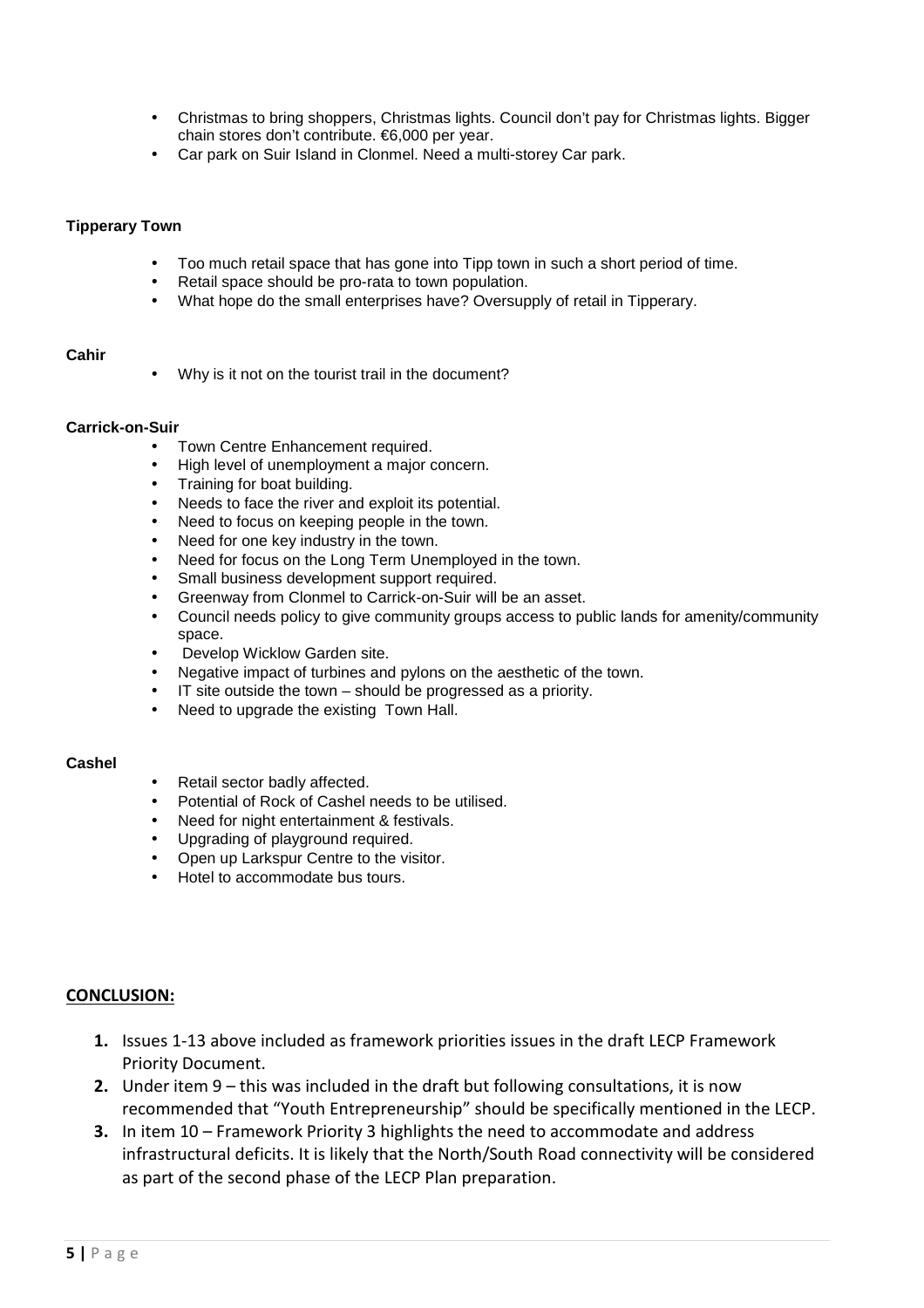- **4.** Specific issues under item 11 to be referred to Tipperary Tourism Company for consideration in the development of a tourism strategy for Co. Tipperary. The second phase of the LECP is likely to focus on tourism as a key contributor to economic development and the key strategic tourism issues will be covered in this context
- **5.** Specific issues included in item 12. To be referred to Arts Office for consideration in the Arts & Festivals Strategies. However, it is also likely that the services of Arts and Festivals will be used to deliver some of the key strategic actions to be developed under the framework priorities in phase 2 of the plan process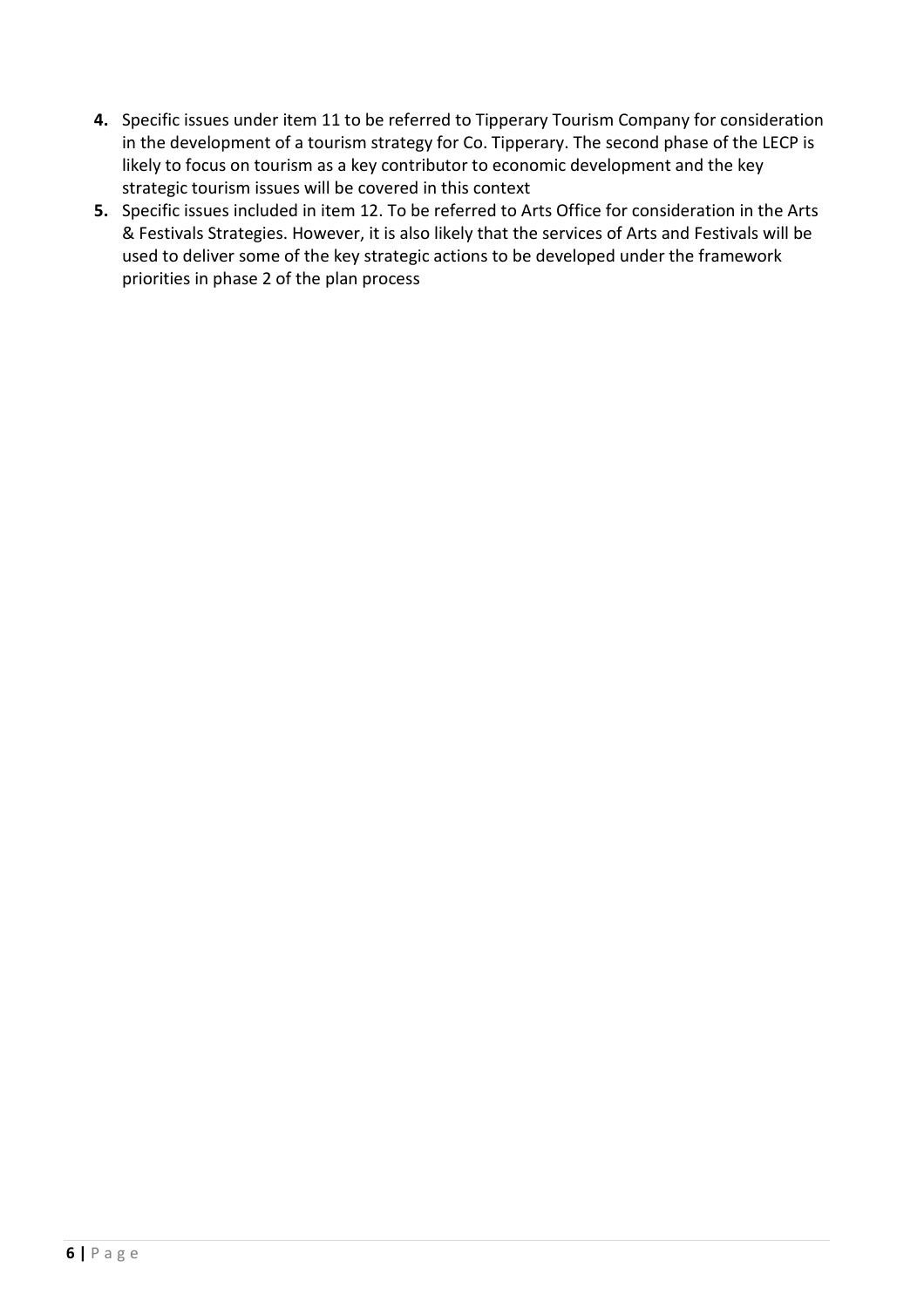|  | Section 2: Register of Written Submissions Received on Economic Issues - LECP Process |  |  |  |
|--|---------------------------------------------------------------------------------------|--|--|--|
|--|---------------------------------------------------------------------------------------|--|--|--|

| <b>Submission</b><br><b>Number</b> | <b>Relating to</b>                                  | <b>Received From</b>                                                                                                                          |
|------------------------------------|-----------------------------------------------------|-----------------------------------------------------------------------------------------------------------------------------------------------|
| 1                                  | Tourism                                             | Submission by Pierce O' Loughlin, Editor of The Three Counties Newspaper. As<br>result of public consultation in Feb 2015                     |
| $\overline{2}$                     | Employment<br>opportunities                         | Chris Purnell, Co-ordinator, South Eastern Regional Drug and Alcohol Task Force<br>(SERDAFT)<br>As result of public consultation in Feb 2015  |
| 3                                  | <b>County Court</b><br><b>Services</b>              | <b>Tipperary Solicitors Bar Association</b><br>As result of public consultation in Feb 2015                                                   |
| 4                                  | Marketing and<br>Tourism                            | Upperchurch/Drombane and District Development Council<br>As result of public consultation in Feb 2015                                         |
| 5                                  | Economic                                            | North Tipperary Community and Voluntary Association<br>As result of public consultation in Feb 2015                                           |
| 6                                  | Economic                                            | Kilcommon Community Council<br>As result of public consultation in Feb 2015                                                                   |
| $\overline{7}$                     | Range of Economic<br><b>Issues</b>                  | <b>Charles Stanley Smith</b><br>As result of public consultation in Feb 2015                                                                  |
| 8                                  | Employment &<br>innovation                          | South Tipperary Community & Voluntary Forum<br>As result of public consultation in Feb 2015                                                   |
| 9                                  | Youth Employment<br>& Entrepreneurship              | <b>Tipperary Regional Youth Service</b><br>As result of public consultation in Feb 2015                                                       |
| 10                                 | <b>Rural Communities</b>                            | Cllr Matt Ryan., Templederry -February 2015<br>As result of public consultation in Feb 2015                                                   |
| 11                                 | Rural<br>Transport/Roads                            | Mary Ryan, Main Street Borrisoleigh- February 2015<br>As result of public consultation in Feb 2015                                            |
| 12                                 | Economic and social<br>development                  | The Tipperary Integration Forum<br>August 2014 consultation period                                                                            |
| 13                                 | Tourism, natural<br>resources, arts and<br>heritage | <b>SuirCan</b><br>August 2014 consultation period                                                                                             |
| 14                                 | Unemployment                                        | Millennium Family Resource Centre<br>August 2014 consultation period                                                                          |
| 15                                 | Economic and<br>Sustainable<br>Development          | The Knockanrawley Resource Centre (KRC)<br>August 2014 consultation period                                                                    |
| 16                                 | Wind energy Zone                                    | Joe Condon.<br>August 2014 consultation period                                                                                                |
| 17                                 | Youth employment                                    | South Tipperary Connecting youth Group<br>August 2014 consultation period                                                                     |
| 18                                 | Economic - youth<br>related issues                  | ComhairlenanOg<br>August 2014 Consultation period                                                                                             |
| 19                                 | Economic - Tourism                                  | Tony Musiol - Chairman, Carrick-on-Suir Tourism & Economic Development<br>Committee (COSTEDC)<br>As result of public consultation in Feb 2015 |
| 20                                 | Economic                                            | Mike Croome-Carroll - Suir Valley Environmental Group<br>As result of public consultation in Feb 2015                                         |
| 21                                 | Economic,                                           | Peter Ward, Country Choice, Nenagh<br>As result of public consultation in Feb 2015                                                            |
| 22                                 | Economic<br>Clogheen/Cahir                          | Carmel McCormack, Suir Valley Environmental Group (SVEG)<br>As result of public consultation in Feb 2015                                      |
| 23                                 | Economic,                                           | Cllr Seamus Hanafin, Tipperary County Council, Thurles MD<br>As result of public consultation in Feb 2015                                     |
| 24                                 | Economic                                            | Maura Carey CAVA North Tipperary<br>As result of public consultation in Feb 2015                                                              |
| 25                                 | Economic                                            | Edward O'Sullivan, Kilfeacle, Co. Tipperary.<br>As result of public consultation in Feb 2015                                                  |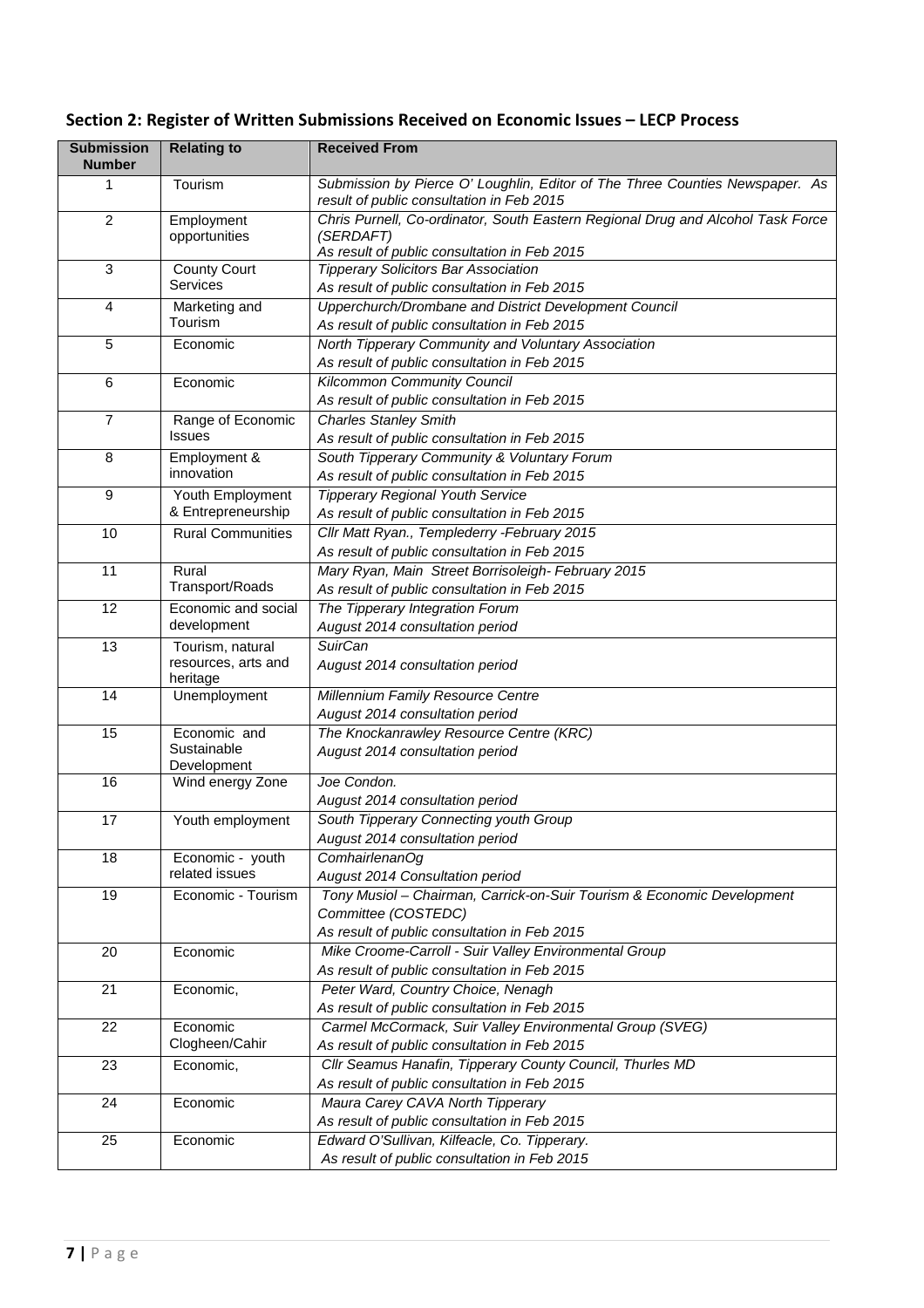# **Section 3: Summary of Written Economic Related Submissions Received & Response to Submissions**

| Sub No.                                                              | <b>Relating To</b>                                                                                                                                                                                                                                                                                                                                                                                                                                                                                                                                                                                                                                                   | <b>Received From</b>                                                                                                                                                                                                      |
|----------------------------------------------------------------------|----------------------------------------------------------------------------------------------------------------------------------------------------------------------------------------------------------------------------------------------------------------------------------------------------------------------------------------------------------------------------------------------------------------------------------------------------------------------------------------------------------------------------------------------------------------------------------------------------------------------------------------------------------------------|---------------------------------------------------------------------------------------------------------------------------------------------------------------------------------------------------------------------------|
| 1                                                                    | Tourism                                                                                                                                                                                                                                                                                                                                                                                                                                                                                                                                                                                                                                                              | Submission by Pierce O' Loughlin, Editor of The Three                                                                                                                                                                     |
|                                                                      |                                                                                                                                                                                                                                                                                                                                                                                                                                                                                                                                                                                                                                                                      | <b>Counties Newspaper</b><br>As result of public consultation in Feb 2015                                                                                                                                                 |
| Summary                                                              |                                                                                                                                                                                                                                                                                                                                                                                                                                                                                                                                                                                                                                                                      | 'Solving our problems in Carrick-on-Suir'                                                                                                                                                                                 |
|                                                                      | The Tudor Manor House in Carrick-on-Suir should be the main focus<br>1.<br>for tourism. A road should be built from the N24 behind St. Brigid's<br>Hospital to link up to the Wicklow Garden Centre (a 2.4 acre site<br>proposed for town centre development). This road would allow<br>potential for the Wicklow Garden site to be developed into a tourist<br>village including an anchor shop (e.g. Blarney Woollen Mills), local<br>artist projects, food and added tourist features.                                                                                                                                                                            |                                                                                                                                                                                                                           |
|                                                                      | Cashel etc.)                                                                                                                                                                                                                                                                                                                                                                                                                                                                                                                                                                                                                                                         | 2. The provision of a bus park at this centre would allow in excess of<br>50,000 tourists to visit the Castle and town. The castle development<br>should link up with other tourist routes (e.g. Kilkenny Castle, Rock of |
|                                                                      | 3.                                                                                                                                                                                                                                                                                                                                                                                                                                                                                                                                                                                                                                                                   | The area at the back of the castle should be landscaped, with improved<br>access and a fitness park developed to counteract anti-social behaviour<br>that currently exists in this area.                                  |
|                                                                      | 'Post It' note:<br>road behind the castle.                                                                                                                                                                                                                                                                                                                                                                                                                                                                                                                                                                                                                           | Create up to 500 retail/tourism jobs in The Wicklow Gardens Site by building a                                                                                                                                            |
| Recommendation:<br>Employment,<br>Unemployment<br>and<br>Enterprise  | This submission relates to tourism and is specific to Carrick on Suir. Tourism<br>will be covered under the key framework Objective 1:-"To enable appropriate<br>economic development opportunities in all parts of the County". Tourism is<br>viewed as having an ability to make a real impact on economic development<br>and will therefore be a key strategic action of the LECP. The LECP will focus on<br>key county tourism priorities and the Tourism Strategy, yet to be developed, will<br>include not only the LECP priorities but also other relevant appropriate tourism<br>actions. Submission will also be referred to the planning section re County |                                                                                                                                                                                                                           |
| Sub No.                                                              | <b>Relating To</b>                                                                                                                                                                                                                                                                                                                                                                                                                                                                                                                                                                                                                                                   | Development Plan and the Carrick Municipal District office<br><b>Received From</b>                                                                                                                                        |
| z                                                                    | Employment<br>opportunities                                                                                                                                                                                                                                                                                                                                                                                                                                                                                                                                                                                                                                          | Chris Purnell, Co-ordinator, South Eastern Regional Drug and<br>Alcohol Task Force (SERDAFT)<br>As result of public consultation in Feb 2015                                                                              |
| Summary                                                              | Submission received highlighted many of the issues present in relation to<br>Substance and alcohol misuse. The economic responses needed included:                                                                                                                                                                                                                                                                                                                                                                                                                                                                                                                   |                                                                                                                                                                                                                           |
|                                                                      | More CE schemes and places are needed to facilitate those in recovery<br>1.<br>from substance misuse to enter or re-enter the workforce.<br>2. Better engagement with Local Employment services and Partnership<br>supports for employment and training.                                                                                                                                                                                                                                                                                                                                                                                                             |                                                                                                                                                                                                                           |
| Recommendation:<br>Poverty,<br>Disadvantage<br>&<br>Social Exclusion | Issues raised in this submission are relevant to many aspects of the Poverty,<br>Disadvantage and Social Inclusion key strategic objectives. There is also a<br>dedicated key strategic framework priority 9 - . Develop an integrated response<br>to reducing the level of substance misuse /abuse.<br>The Mid West Regional Drugs and Alcohol Forum & The South Eastern<br>Regional Drug and Alcohol Task Force (SERDAFT) will be noted as key<br>stakeholders for the delivery of the strategic priority re reducing the level of                                                                                                                                 |                                                                                                                                                                                                                           |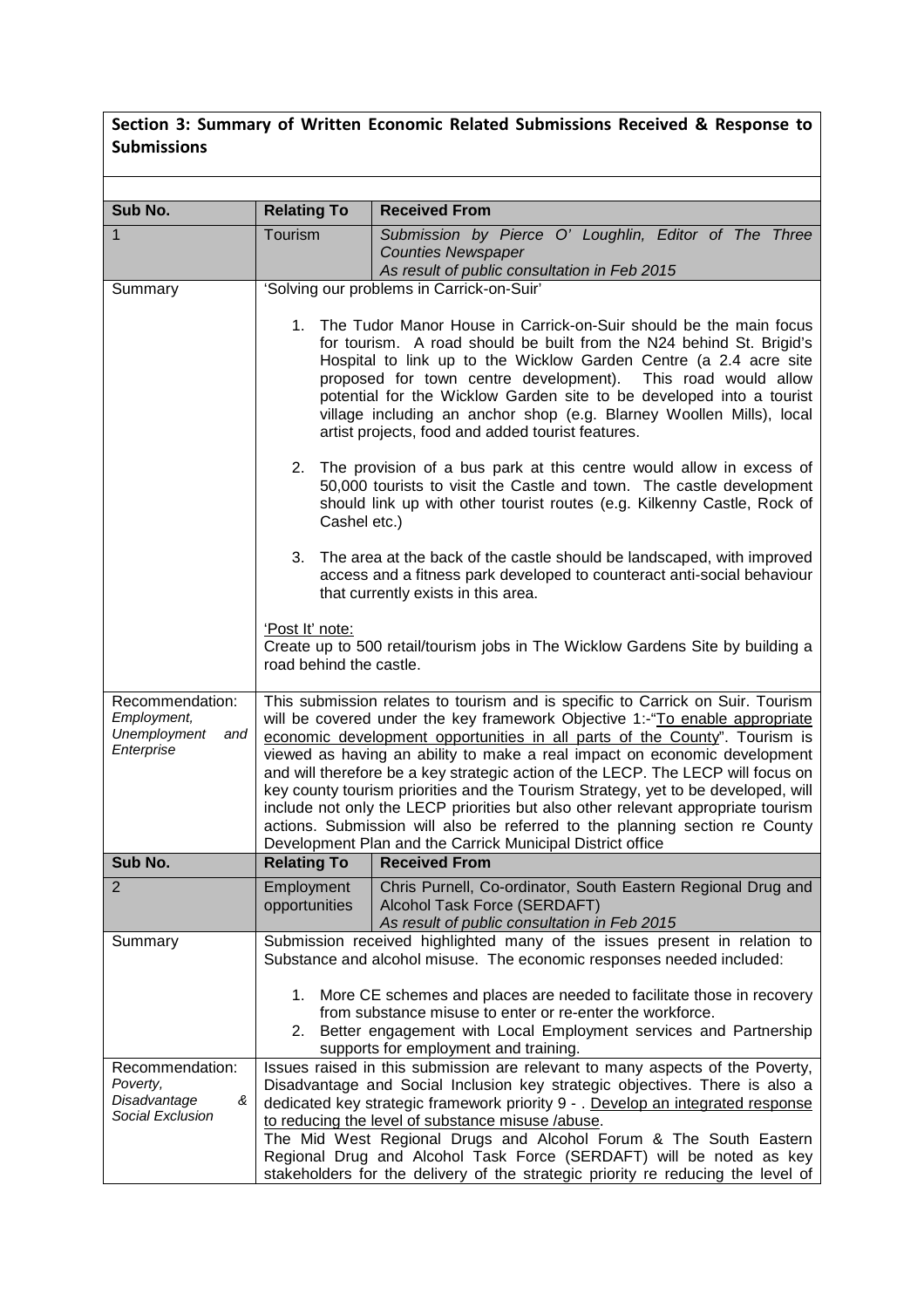|                                              | substance misuse/abuse.                                                                                                                                                                                                                                                                                                                                                                                                                                                                                                                                                                                                                                                                                                                                                                              |                                                                                                                              |  |
|----------------------------------------------|------------------------------------------------------------------------------------------------------------------------------------------------------------------------------------------------------------------------------------------------------------------------------------------------------------------------------------------------------------------------------------------------------------------------------------------------------------------------------------------------------------------------------------------------------------------------------------------------------------------------------------------------------------------------------------------------------------------------------------------------------------------------------------------------------|------------------------------------------------------------------------------------------------------------------------------|--|
| Sub No.                                      | <b>Relating To</b>                                                                                                                                                                                                                                                                                                                                                                                                                                                                                                                                                                                                                                                                                                                                                                                   | <b>Received From</b>                                                                                                         |  |
| 3                                            | <b>County Court Services</b>                                                                                                                                                                                                                                                                                                                                                                                                                                                                                                                                                                                                                                                                                                                                                                         | <b>Tipperary Solicitors Bar Association</b><br>As result of public consultation in Feb<br>2015                               |  |
| Summary                                      | The above Association submitted a review of the delivery of court services in<br>County Tipperary. The economic aspects include:                                                                                                                                                                                                                                                                                                                                                                                                                                                                                                                                                                                                                                                                     |                                                                                                                              |  |
|                                              | The road network and public transport in Tipperary is weak, and as a<br>result makes access to the courts for poorer socio-economic group<br>difficult.                                                                                                                                                                                                                                                                                                                                                                                                                                                                                                                                                                                                                                              |                                                                                                                              |  |
|                                              | these towns.                                                                                                                                                                                                                                                                                                                                                                                                                                                                                                                                                                                                                                                                                                                                                                                         | The closure of the courts will have a negative impact financially on                                                         |  |
|                                              | Maintaining court venues and courts services close to the communities<br>they serve, is in line with government policy on rural development<br>which identifies with the need for the role that the public sector can<br>make to the sustainability of rural communities.                                                                                                                                                                                                                                                                                                                                                                                                                                                                                                                            |                                                                                                                              |  |
| Recommendation:                              | There is not a specific key framework Objective in relation to this submission in<br>the LECP Framework document. However, issues it raises around rural<br>accessibility; rural sustainability and rural isolation are identified as priorities.<br>Decisions in relation to changes re Court service are a national issue and do<br>not lie within the ambit of the LCDC to resolve. Some of the issues raised<br>around the more marginalised groups, witnesses and support for victims can be<br>referred to the Joint Policing Committee, The Children and Young Persons<br>Services Committee, the Local Development Companies.<br>The County<br>Transport Co-ordination unit and organisations working with vulnerable children<br>and families and the County Transport Co-ordination unit.  |                                                                                                                              |  |
| Sub No.                                      | <b>Relating To</b>                                                                                                                                                                                                                                                                                                                                                                                                                                                                                                                                                                                                                                                                                                                                                                                   | <b>Received From</b>                                                                                                         |  |
| $\overline{4}$                               | <b>Marketing and Tourism</b>                                                                                                                                                                                                                                                                                                                                                                                                                                                                                                                                                                                                                                                                                                                                                                         | Upperchurch/Drombane<br><b>District</b><br>and<br><b>Development Council</b><br>As result of public consultation in Feb 2015 |  |
| Summary                                      | The above group submitted a 5 year plan proposal for their area.                                                                                                                                                                                                                                                                                                                                                                                                                                                                                                                                                                                                                                                                                                                                     |                                                                                                                              |  |
|                                              | The plan focused on the following requirements:                                                                                                                                                                                                                                                                                                                                                                                                                                                                                                                                                                                                                                                                                                                                                      |                                                                                                                              |  |
|                                              | Marketing; A marketing officer is required to develop markets for<br>existing and potential tourism products namely; Upper Limits Indoor<br>Climbing Wall, hill walking, cycling, genealogy and tours.<br>Accommodation - need to develop a hostel<br>Signage - more bi-lingual information signs for rivers, bridges, towns                                                                                                                                                                                                                                                                                                                                                                                                                                                                         |                                                                                                                              |  |
|                                              | land boundaries and historical information.<br>The submission acknowledged the support of various agencies including the<br>County Council.                                                                                                                                                                                                                                                                                                                                                                                                                                                                                                                                                                                                                                                          |                                                                                                                              |  |
| Recommendation<br>Sustainable<br>communities | The Sustainable Communities Framework Priority of the LECP Framework<br>document focuses on access to services in rural communities, rural isolation<br>and development of sustainable communities. The LECP Priorities document<br>has included a key framework Objective: 2: To support development of<br>sustainable communities and support the community and voluntary sector to<br>respond to the needs in their community.<br>This works with and actively<br>supports communities to maximise their potential in terms of delivering for<br>themselves and also acting as a service channel for state services where this is<br>appropriate. Having Sustainable communities as a framework priority will mean<br>that other programmes linked to the LECP plan such as the Local Development |                                                                                                                              |  |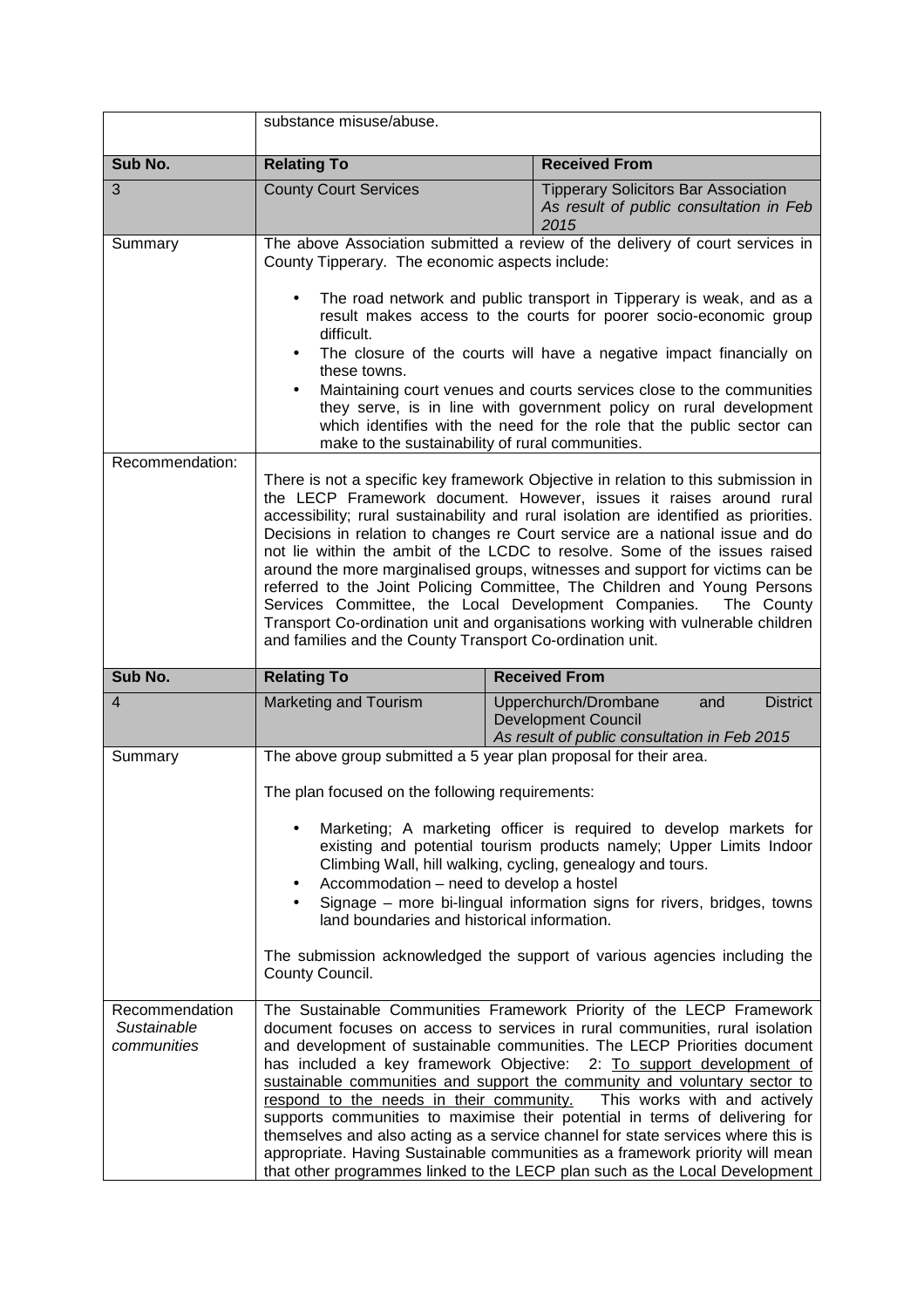|                                 | Strategies will have to take cognisance of the LECP plan priorities.                                                                |                                                                                                                                                                      |
|---------------------------------|-------------------------------------------------------------------------------------------------------------------------------------|----------------------------------------------------------------------------------------------------------------------------------------------------------------------|
|                                 |                                                                                                                                     |                                                                                                                                                                      |
|                                 |                                                                                                                                     |                                                                                                                                                                      |
|                                 |                                                                                                                                     |                                                                                                                                                                      |
| Sub No.                         | <b>Relating To</b>                                                                                                                  | <b>Received From</b>                                                                                                                                                 |
| 5                               | Economic                                                                                                                            | North Tipperary Community and Voluntary<br>Association                                                                                                               |
|                                 |                                                                                                                                     | As result of public consultation in Feb                                                                                                                              |
| Summary                         | The submission identified 3 key economic priorities:                                                                                | 2015                                                                                                                                                                 |
|                                 |                                                                                                                                     |                                                                                                                                                                      |
|                                 | 1). Broadband and issues related to rural communities                                                                               |                                                                                                                                                                      |
|                                 | policy in relation to 'green public procurement'                                                                                    | 2). Local food, tourism and community energy projects - and the need for a                                                                                           |
|                                 |                                                                                                                                     | 3). Waste management - suggest that cost of waste disposal should be borne                                                                                           |
|                                 | by the producer of the waste.                                                                                                       |                                                                                                                                                                      |
| Recommendation:                 |                                                                                                                                     | Key framework Objective 3 of the LECP is to 'identify and address the                                                                                                |
| Employment,                     |                                                                                                                                     | infrastructural deficit'. Poor broadband coverage will be addressed under this                                                                                       |
| Unemployment<br>&<br>Enterprise |                                                                                                                                     | Objective as a key strategic action. Several strategic actions under the<br>Sustainable Communities Framework priority will be relevant to the 2 <sup>nd</sup> point |
|                                 | above.                                                                                                                              |                                                                                                                                                                      |
|                                 |                                                                                                                                     | The LECP recognises the value that renewable alternatives can bring to the                                                                                           |
|                                 | and sustainable.                                                                                                                    | county and provision will be made to maximise this where it is possible, relevant                                                                                    |
|                                 |                                                                                                                                     | Public procurement is a national responsibility and the LECP is seeking to only                                                                                      |
|                                 |                                                                                                                                     | include those objectives that it can realistically deliver on or have an influence                                                                                   |
|                                 | upon                                                                                                                                | In relation to point 3 above this is a matter for the relevant waste management                                                                                      |
|                                 |                                                                                                                                     | plan(s) at national, regional and local level and the LECP does not a role in                                                                                        |
|                                 | the SPC for Environment for their attention                                                                                         | relation to this at present. However, the issue will be brought to the attention of                                                                                  |
|                                 |                                                                                                                                     |                                                                                                                                                                      |
| Sub No.                         | <b>Relating To</b>                                                                                                                  | <b>Received From</b>                                                                                                                                                 |
| 6                               | Economic                                                                                                                            | Kilcommon Community Council                                                                                                                                          |
|                                 |                                                                                                                                     | As result of public consultation in Feb                                                                                                                              |
|                                 |                                                                                                                                     | 2015                                                                                                                                                                 |
| Summary                         |                                                                                                                                     | The submission consists of Kilcommon Village Plan (April 2011). The purpose<br>of the plan is to prepare a long term strategy for the village, fully informed by     |
|                                 | and with the support of the local community                                                                                         |                                                                                                                                                                      |
|                                 |                                                                                                                                     |                                                                                                                                                                      |
|                                 | Key economic priorities as outlined in the plan:<br>Development of a network of sustainable villages is highly desirable to<br>1.   |                                                                                                                                                                      |
|                                 | ensure economic and social cohesion.                                                                                                |                                                                                                                                                                      |
|                                 | 2.                                                                                                                                  | Broadband infrastructure is vital to the development of tourism, food,                                                                                               |
|                                 | and digital sectors.<br>3. Re-use of buildings within the village<br>4. Improvements to community infrastructure to upgrade sewage, |                                                                                                                                                                      |
|                                 |                                                                                                                                     |                                                                                                                                                                      |
|                                 | renewable energy,                                                                                                                   |                                                                                                                                                                      |
|                                 | Tourism and commercial potentials<br>5.                                                                                             |                                                                                                                                                                      |
|                                 |                                                                                                                                     |                                                                                                                                                                      |
| Recommendation:<br>Sustainable  |                                                                                                                                     | The Sustainable Communities Objective 2 of the LECP Framework document;                                                                                              |
| Communities                     |                                                                                                                                     | To support development of sustainable communities and support the                                                                                                    |
|                                 |                                                                                                                                     | community and voluntary sector to respond to the needs in their community                                                                                            |
|                                 |                                                                                                                                     | focuses on access to services in rural communities, rural isolation and                                                                                              |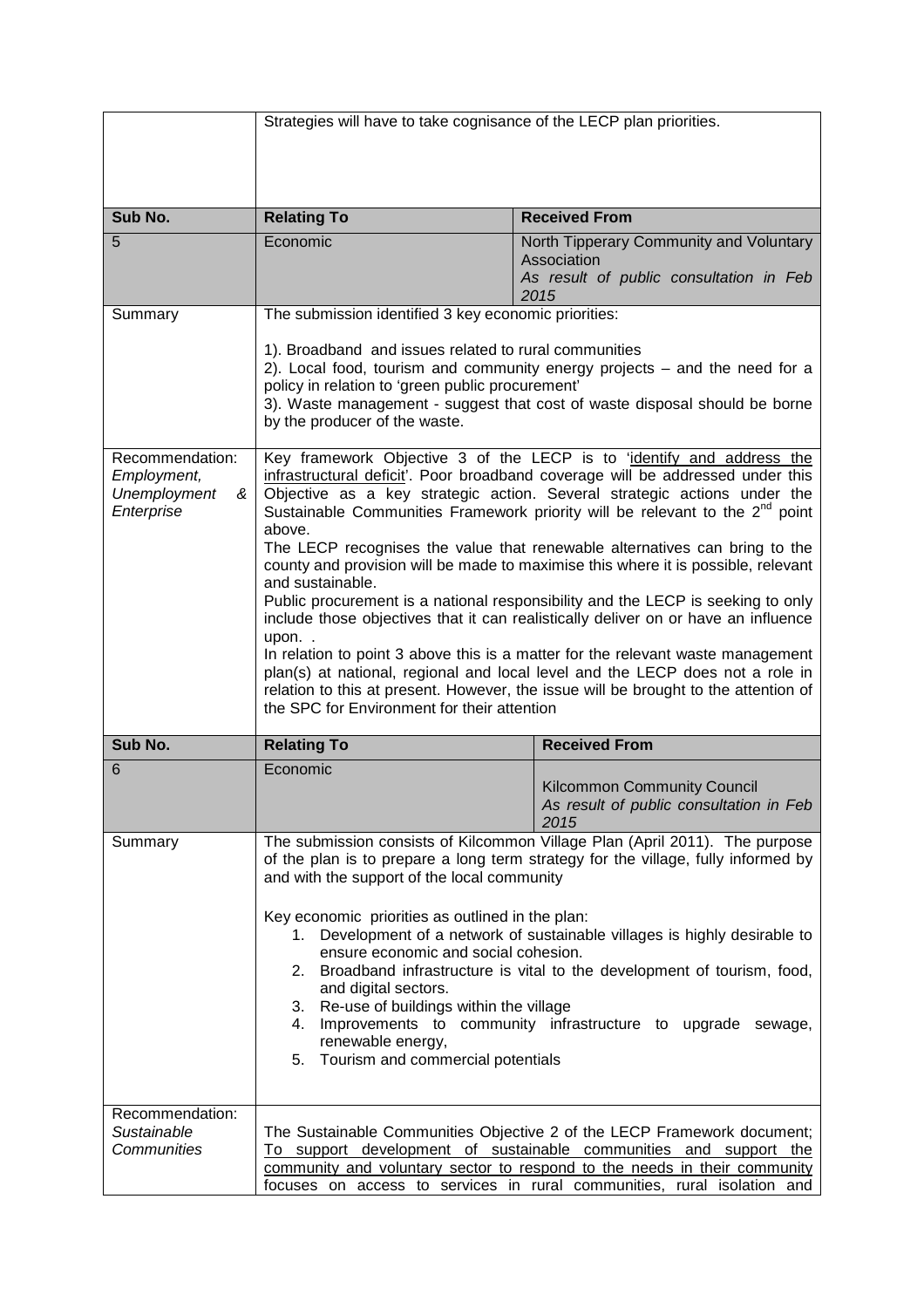|                                                                             | development of sustainable communities. The LECP Priorities document has<br>included a framework Objective which seeks to work with and actively support<br>communities to maximise their potential in terms of delivering for themselves<br>and also acting as a service channel for state services where this is<br>appropriate. Having Sustainable communities as a framework priority will<br>ensure that other programmes linked to the LECP plan such as the Local<br>Development Strategy etc.will have to take cognisance of the LECP plan<br>priorities.                                                                                                                                                                                                                                                                                                                                                                                                                                                                                                                                                                                                                                                                                                                                                                                                                                                                                                                                                                                                                                                                                                                                                     |                                                                             |  |
|-----------------------------------------------------------------------------|-----------------------------------------------------------------------------------------------------------------------------------------------------------------------------------------------------------------------------------------------------------------------------------------------------------------------------------------------------------------------------------------------------------------------------------------------------------------------------------------------------------------------------------------------------------------------------------------------------------------------------------------------------------------------------------------------------------------------------------------------------------------------------------------------------------------------------------------------------------------------------------------------------------------------------------------------------------------------------------------------------------------------------------------------------------------------------------------------------------------------------------------------------------------------------------------------------------------------------------------------------------------------------------------------------------------------------------------------------------------------------------------------------------------------------------------------------------------------------------------------------------------------------------------------------------------------------------------------------------------------------------------------------------------------------------------------------------------------|-----------------------------------------------------------------------------|--|
| Sub No.                                                                     | <b>Relating To</b>                                                                                                                                                                                                                                                                                                                                                                                                                                                                                                                                                                                                                                                                                                                                                                                                                                                                                                                                                                                                                                                                                                                                                                                                                                                                                                                                                                                                                                                                                                                                                                                                                                                                                                    | <b>Received From</b>                                                        |  |
| $\overline{7}$                                                              | Range of Economic Issues                                                                                                                                                                                                                                                                                                                                                                                                                                                                                                                                                                                                                                                                                                                                                                                                                                                                                                                                                                                                                                                                                                                                                                                                                                                                                                                                                                                                                                                                                                                                                                                                                                                                                              | <b>Charles Stanley Smith</b>                                                |  |
| Summary<br>Recommendation:<br>Employment,<br>Unemployment and<br>Enterprise | As result of public consultation in Feb 2015<br>The following is a summary of the Economic aspects to the submission<br>Creation of economic opportunities<br>Build on the re-emerging Co-op movement (already strong in<br>$Tipperary$ ) –<br>Circular Economy/Clean Technology<br>$\bullet$<br>Promote circular economy/clean tech<br><b>Explore Agricultural Machinery and Software Applications</b><br>Development of sustainable public/rural transport<br>Undertake a study on all broadband options for the county<br>Provide business mentoring support for new and emerging enterprises<br>Marketing of Tipperary as a place to establish a successful enterprise<br>should be linked in with the tourism promotion end of Tipperary being a<br>good place to live, work and visit.<br>One of the key purposes of developing an integrated LECP is to ensure non<br>duplication and to also acknowledge that an action assigned to an economic<br>area will and can have a community impact and vice versa. It will be important<br>that the Plan ensures there is clarity as to who is responsible for what,<br>irrespective of whether it sits in the economic or community section. The<br>economic issues (social enterprise/co-operatives; clean tech; Agri-tech) are all<br>likely to be included as strategic actions within the framework Objective 1: To<br>enable appropriate economic opportunities in all parts of the County. Transport,<br>broadband and tourism are also likely to be included as strategic actions and<br>will be further worked up during phase 2 of the Plan. The community elements<br>of well being, and fuel poverty are also addressed in the Plan and will be further |                                                                             |  |
| Sub No.                                                                     | <b>Relating To</b><br><b>Received From</b>                                                                                                                                                                                                                                                                                                                                                                                                                                                                                                                                                                                                                                                                                                                                                                                                                                                                                                                                                                                                                                                                                                                                                                                                                                                                                                                                                                                                                                                                                                                                                                                                                                                                            |                                                                             |  |
| 8                                                                           | Economic<br>Community<br>employment<br>South<br><b>Tipperary</b><br>&<br>and<br>innovation<br><b>Voluntary Forum</b><br>As result of public consultation in Feb<br>2015                                                                                                                                                                                                                                                                                                                                                                                                                                                                                                                                                                                                                                                                                                                                                                                                                                                                                                                                                                                                                                                                                                                                                                                                                                                                                                                                                                                                                                                                                                                                               |                                                                             |  |
| Summary<br>Recommendation                                                   | The Submission covered the following economic specific points:<br>The need for training and capacity building for groups to enable them to<br>$\bullet$<br>reach their potential in the economic area<br>The need to recognise the proven track record of the community and<br>$\bullet$<br>voluntary sector in innovation and creativity, including the development<br>of projects that create economic activity and jobs.<br>The submission outlines a number of suggestions re the Economic, Social and                                                                                                                                                                                                                                                                                                                                                                                                                                                                                                                                                                                                                                                                                                                                                                                                                                                                                                                                                                                                                                                                                                                                                                                                            |                                                                             |  |
| Poverty,<br>Disadvantage                                                    |                                                                                                                                                                                                                                                                                                                                                                                                                                                                                                                                                                                                                                                                                                                                                                                                                                                                                                                                                                                                                                                                                                                                                                                                                                                                                                                                                                                                                                                                                                                                                                                                                                                                                                                       | Community aspects of the LECP. Generally all the suggestions are covered in |  |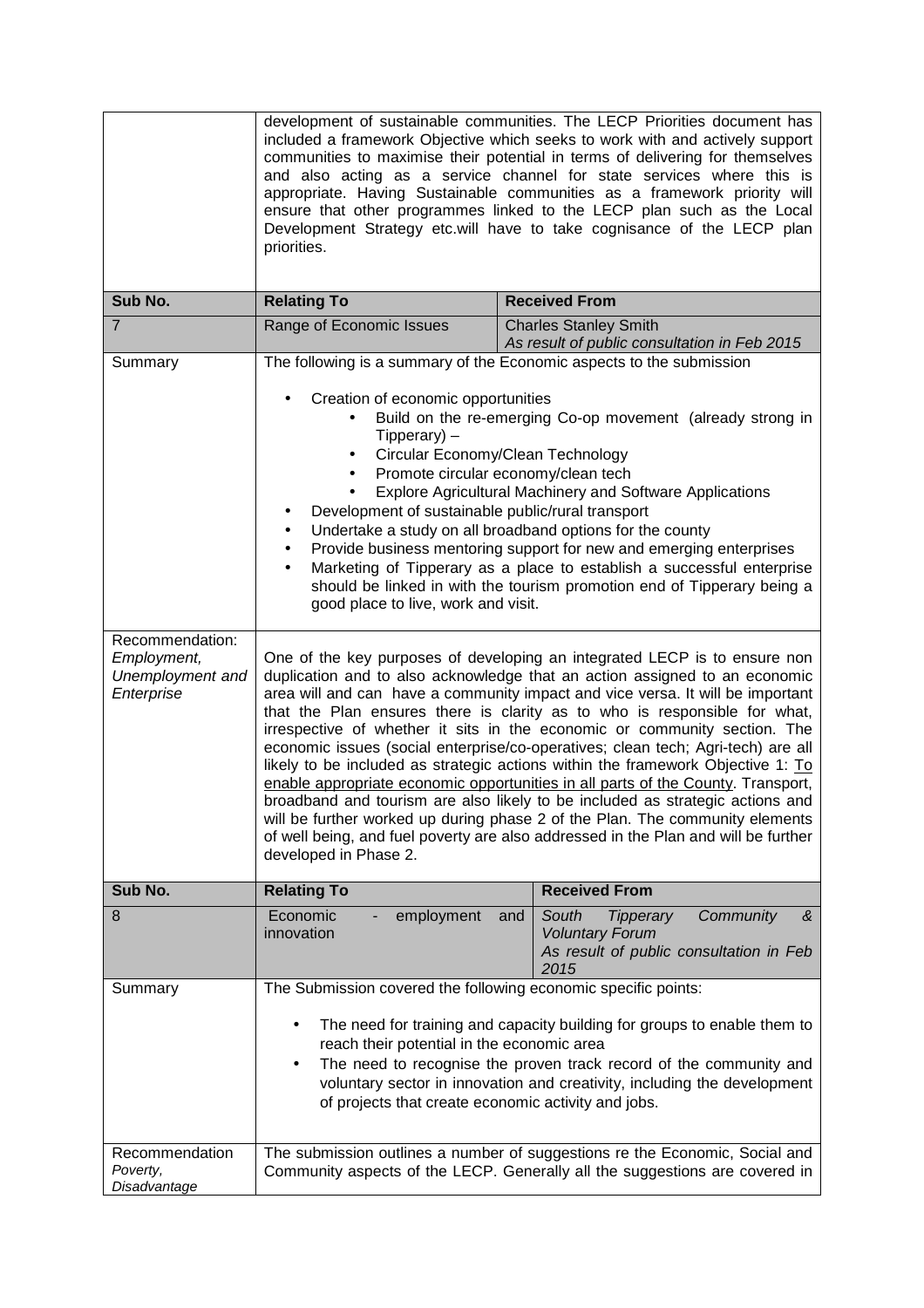| &Social Exclusion                                                   | the Framework strategic document. However some of the specific point raised<br>may be considered as an action in the next phase of the LECP plan and will be<br>worked up at that stage.                                                                                                                                                                                                                                                                                                                                                                                                                                                                                                                                                                                                                                                                                                    |                                                                                            |  |
|---------------------------------------------------------------------|---------------------------------------------------------------------------------------------------------------------------------------------------------------------------------------------------------------------------------------------------------------------------------------------------------------------------------------------------------------------------------------------------------------------------------------------------------------------------------------------------------------------------------------------------------------------------------------------------------------------------------------------------------------------------------------------------------------------------------------------------------------------------------------------------------------------------------------------------------------------------------------------|--------------------------------------------------------------------------------------------|--|
|                                                                     | The framework Objective in relation to children and young people has been<br>amended to include families: 6. Integrated response to the needs of vulnerable<br>families, children and young people. The issue in relation to gender based<br>violence including rape, sexual assault and domestic violence is likely to be<br>covered under key strategic objectives related to vulnerable families.                                                                                                                                                                                                                                                                                                                                                                                                                                                                                        |                                                                                            |  |
|                                                                     | be added around supporting people who find it difficult to sustain a home.                                                                                                                                                                                                                                                                                                                                                                                                                                                                                                                                                                                                                                                                                                                                                                                                                  | Arising from the consultations and the evidence, a new framework Objective will            |  |
| Sub No.                                                             | <b>Relating To</b>                                                                                                                                                                                                                                                                                                                                                                                                                                                                                                                                                                                                                                                                                                                                                                                                                                                                          | <b>Received From</b>                                                                       |  |
| 9                                                                   | Youth<br>Employment<br>and<br>Entrepreneurship                                                                                                                                                                                                                                                                                                                                                                                                                                                                                                                                                                                                                                                                                                                                                                                                                                              | <b>Tipperary Regional Youth Service</b><br>As result of public consultation in Feb<br>2015 |  |
| Summary                                                             | the economic aspects                                                                                                                                                                                                                                                                                                                                                                                                                                                                                                                                                                                                                                                                                                                                                                                                                                                                        | The following is a summary of the key suggestions in the submission relating to            |  |
|                                                                     | 1. Support for young people under 25 years old who are unemployed,<br>Support roll-out of the Work Winner Programme and the 2020<br>2.<br>Activation Programme.<br>Prioritised support for young people under 21 who have little or no work<br>3.<br>experience and who are furthest from the labour market<br>Supporting local businesses and organisations to employ or to provide<br>4.<br>work experience to young people who are unemployed -<br>Support for young people to engage in informal employment and<br>5.<br>enterprise learning opportunities utilising a youth work methodology<br>Engaging with young people to support them to undertake learning and<br>6.<br>training activities in an international setting<br>Youth Entrepreneurship - development of an enterprise unit specifically<br>7.<br>focused on young people (under 25) developing their own enterprises. |                                                                                            |  |
| Recommendation<br>Poverty,<br>&<br>Disadvantage<br>Social Exclusion | Youth unemployment is included in the LECP framework - Objective 3: Address<br>the high level of youth unemployment.<br>It is suggested that an additional framework Objective be included which is<br>focused on youth engagement: Objective 4: To maximise potential of life<br>opportunities for young people and maximise their contribution to the<br>sustainable development of the county.<br>Other specific actions suggested may be included at the next stage of the<br>LECP plan when specific strategic actions are being developed/worked up.<br>It is also recommended that framework Objective11, on mental health be<br>broadened to include 'Integrated response to health and wellbeing in the<br>community'.                                                                                                                                                             |                                                                                            |  |
| Sub No.                                                             | <b>Relating To</b>                                                                                                                                                                                                                                                                                                                                                                                                                                                                                                                                                                                                                                                                                                                                                                                                                                                                          | <b>Received From</b>                                                                       |  |
| 10                                                                  | <b>Rural Communities</b>                                                                                                                                                                                                                                                                                                                                                                                                                                                                                                                                                                                                                                                                                                                                                                                                                                                                    | Matt Ryan., Templederry - February<br>2015                                                 |  |
| <b>Summary</b>                                                      | The following is a summary of the key suggestions in the submission relating to<br>rural economic aspects<br>Since farm payments became such a huge part of farm income the                                                                                                                                                                                                                                                                                                                                                                                                                                                                                                                                                                                                                                                                                                                 |                                                                                            |  |
|                                                                     | money has continued to follow the money heading South East,<br>the excluded have been forgotten. The S/E has the richest households,                                                                                                                                                                                                                                                                                                                                                                                                                                                                                                                                                                                                                                                                                                                                                        |                                                                                            |  |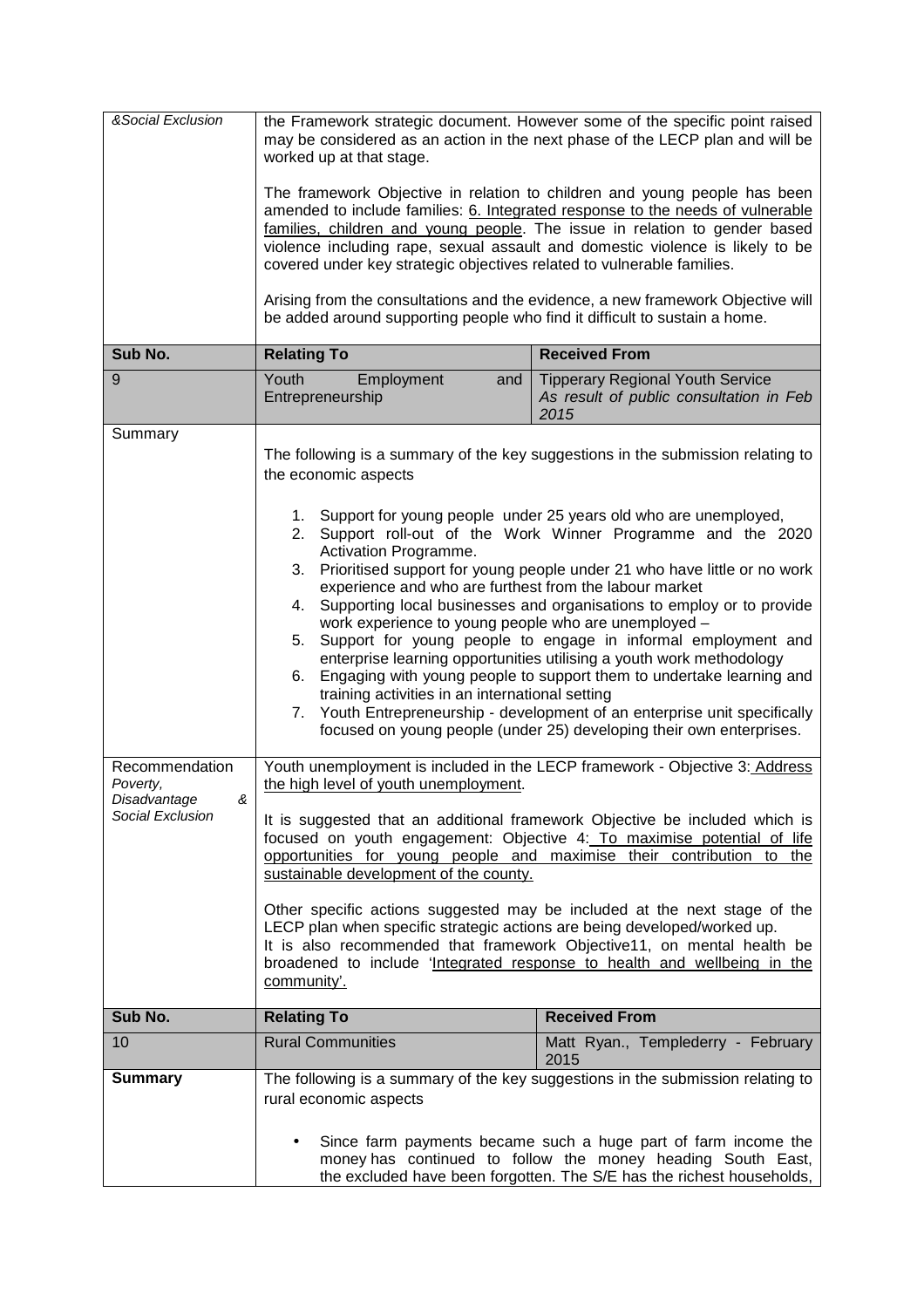|                                       | that includes South Tipperary (see CSO) followed by Clare & Limerick<br>all well ahead of North Tipperary. Need for more equitable realignment<br>of payments.<br>Broadband needs; Fibre optic cable options must extend right into the<br>$\bullet$<br>hills of Mid/West Tipperary including the following not currently listed;<br>Gortagarry, Templederry, Killoscully, Silvermines, Upperchurch, Killea<br>and Milestone with the necessary technology included to extend the<br>service to those living beyond the 2-3 mile capacity of copper wire<br>thereby giving service to all.<br>Saving the rural economy, has to feature as one of either a long or<br>$\bullet$<br>short list of priorities in M/W Tipperary - The Greater SlieveFelim<br>extends to up 40,000ha at least, an area of huge biodiversity. It has<br>been ravished by over forestation, under resourced with farm payments<br>on low productive land and Constrained by the Restrictive Practices of<br>the both the HABITATS & BIRDS DIRECTIVES - Lough Derg extends<br>to 32,000ha as a comparison |                                                                                                                                                   |  |
|---------------------------------------|-----------------------------------------------------------------------------------------------------------------------------------------------------------------------------------------------------------------------------------------------------------------------------------------------------------------------------------------------------------------------------------------------------------------------------------------------------------------------------------------------------------------------------------------------------------------------------------------------------------------------------------------------------------------------------------------------------------------------------------------------------------------------------------------------------------------------------------------------------------------------------------------------------------------------------------------------------------------------------------------------------------------------------------------------------------------------------------|---------------------------------------------------------------------------------------------------------------------------------------------------|--|
| <b>Recommendation:</b><br>Employment, |                                                                                                                                                                                                                                                                                                                                                                                                                                                                                                                                                                                                                                                                                                                                                                                                                                                                                                                                                                                                                                                                                   | A number of the issues raised above are accommodated and noted as<br>Framework Objectives such as broadband deficiency and rural isolation. Phase |  |
| Unemployment and<br>Enterprise        | areas that the LECP will focus upon.                                                                                                                                                                                                                                                                                                                                                                                                                                                                                                                                                                                                                                                                                                                                                                                                                                                                                                                                                                                                                                              | 2 will work these Objective areas up further and will refine and prioritise the                                                                   |  |
|                                       |                                                                                                                                                                                                                                                                                                                                                                                                                                                                                                                                                                                                                                                                                                                                                                                                                                                                                                                                                                                                                                                                                   |                                                                                                                                                   |  |
|                                       | authority considering the development of the LDS                                                                                                                                                                                                                                                                                                                                                                                                                                                                                                                                                                                                                                                                                                                                                                                                                                                                                                                                                                                                                                  | The remainder of the items referenced above will be forwarded to the relevant                                                                     |  |
| Sub No.                               | <b>Relating To</b>                                                                                                                                                                                                                                                                                                                                                                                                                                                                                                                                                                                                                                                                                                                                                                                                                                                                                                                                                                                                                                                                | <b>Received From</b>                                                                                                                              |  |
| 11                                    | <b>Rural Transport/Roads</b>                                                                                                                                                                                                                                                                                                                                                                                                                                                                                                                                                                                                                                                                                                                                                                                                                                                                                                                                                                                                                                                      | Mary Ryan, Main<br>Street Borrisoleigh-<br>February 2015                                                                                          |  |
| <b>Summary</b>                        | The following is a summary of the key suggestions in the submission relating to<br>the economic aspects                                                                                                                                                                                                                                                                                                                                                                                                                                                                                                                                                                                                                                                                                                                                                                                                                                                                                                                                                                           |                                                                                                                                                   |  |
|                                       | A public rural transport system is more important going forward than it ever has<br>been. With an aging population and a minimum rural transport service in place<br>at the moment/ Older people need a transport service to maintain<br>independence. For young people moving back from cities the lack of good<br>transport is a real challenge. Early morning buses or train should be available to<br>all the Tipperary Towns. Public bus transport into Clonmel from surrounding<br>towns and villages should be timetabled to enable commuters to make use of it<br>in line with the working day The services need to be able to being people to<br>work and college for a 9.00am start.<br>The roads are also in very poor condition and cambering and elevation of the<br>roads above the water-table is needed to enable the rain water to run off into<br>the ditches on either side.                                                                                                                                                                                   |                                                                                                                                                   |  |
| <b>Recommendation:</b><br>Sustaining  | Rural Transport came up repeatedly throughout the consultations process and<br>a strategic action relating specifically to this is likely to be included under the                                                                                                                                                                                                                                                                                                                                                                                                                                                                                                                                                                                                                                                                                                                                                                                                                                                                                                                |                                                                                                                                                   |  |
| <b>Communities</b>                    | Sustainable Community Framework Objective 1 - Maintain access to services in<br>rural communities. The remainder of the issues relating to transport and road<br>condition will be referred to the Transport Coordinator Unit and SPC for<br>Transportation                                                                                                                                                                                                                                                                                                                                                                                                                                                                                                                                                                                                                                                                                                                                                                                                                       |                                                                                                                                                   |  |
| Sub No.                               | <b>Relating To</b>                                                                                                                                                                                                                                                                                                                                                                                                                                                                                                                                                                                                                                                                                                                                                                                                                                                                                                                                                                                                                                                                | <b>Received From</b>                                                                                                                              |  |
| 12                                    | Non Irish Nationals - Economic and<br>social development                                                                                                                                                                                                                                                                                                                                                                                                                                                                                                                                                                                                                                                                                                                                                                                                                                                                                                                                                                                                                          | The Tipperary Integration Forum<br>August 2014 consultation period                                                                                |  |
| <b>Summary</b>                        | The following is a summary of the key suggestions in the submission relating to<br>the economic aspects;                                                                                                                                                                                                                                                                                                                                                                                                                                                                                                                                                                                                                                                                                                                                                                                                                                                                                                                                                                          |                                                                                                                                                   |  |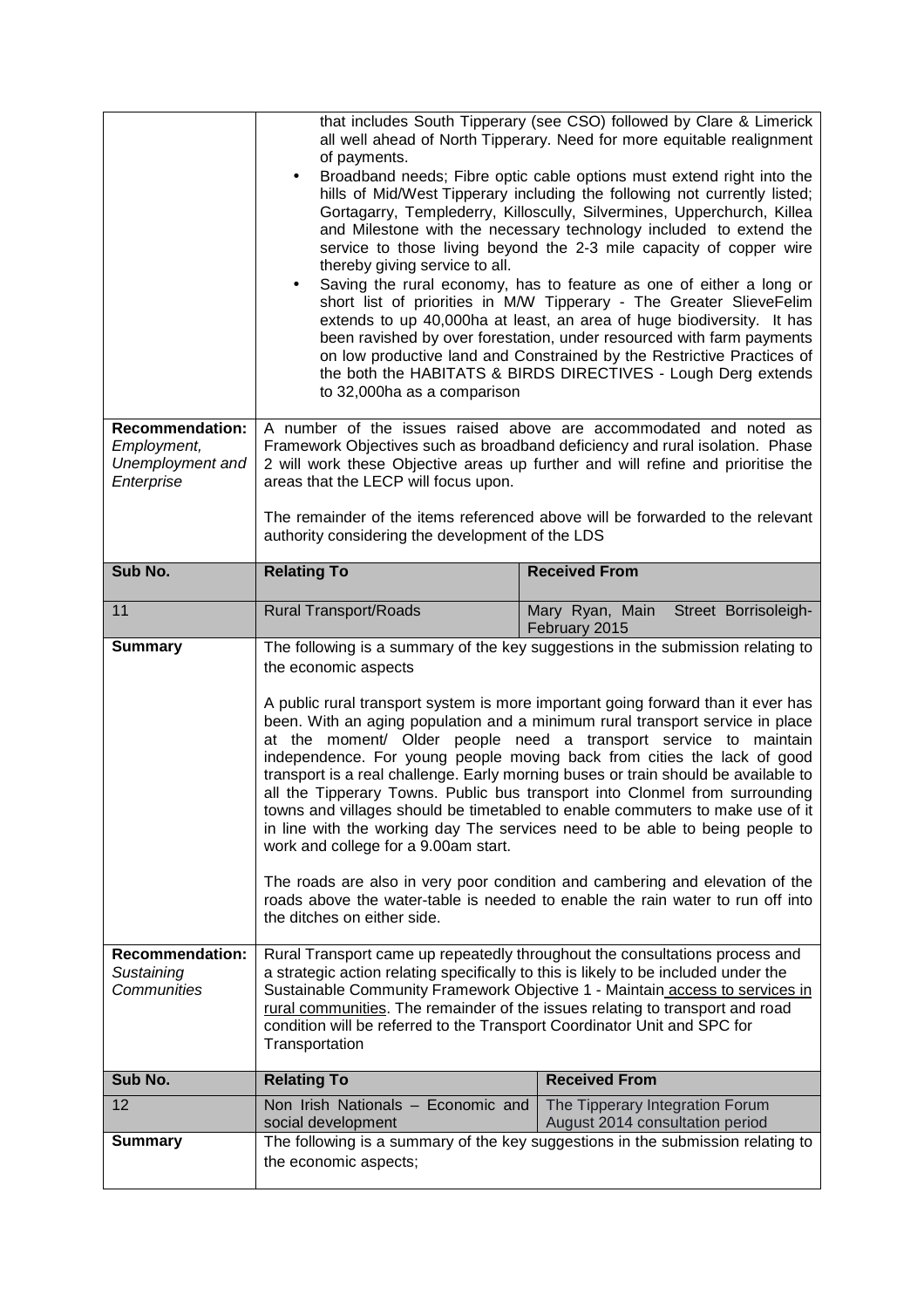|                                                                                           | suggestions in the submission relating to the economic aspects                                                                                                                                                                                                                                                                                                                                                                | The Tipperary Integration Forum aims to assist new communities to become<br>part of everyday life in Tipperary. The following is a summary of the key                                                                                                                                                                                                                                                                                                                                                                                                                                                                                                                                                             |  |
|-------------------------------------------------------------------------------------------|-------------------------------------------------------------------------------------------------------------------------------------------------------------------------------------------------------------------------------------------------------------------------------------------------------------------------------------------------------------------------------------------------------------------------------|-------------------------------------------------------------------------------------------------------------------------------------------------------------------------------------------------------------------------------------------------------------------------------------------------------------------------------------------------------------------------------------------------------------------------------------------------------------------------------------------------------------------------------------------------------------------------------------------------------------------------------------------------------------------------------------------------------------------|--|
|                                                                                           | supported.                                                                                                                                                                                                                                                                                                                                                                                                                    | <b>Economic Development:</b> Economic development in the future will be driven by<br>the services and tourism sector. The 'Tipperary' brand should be further<br>developed to encourage foreign visitors. New entrepreneurs should be                                                                                                                                                                                                                                                                                                                                                                                                                                                                             |  |
|                                                                                           | <b>Quality of Life:</b><br>Socially beneficial activities should be supported and promoted including social<br>entrepreneurship and corporate social responsibility.                                                                                                                                                                                                                                                          |                                                                                                                                                                                                                                                                                                                                                                                                                                                                                                                                                                                                                                                                                                                   |  |
|                                                                                           | <b>Comments/suggestions:</b><br>The Forum is well placed to work with and contribute to the LCDC.<br>contribution would be economic, cultural, social, spiritual and physical.                                                                                                                                                                                                                                                | The                                                                                                                                                                                                                                                                                                                                                                                                                                                                                                                                                                                                                                                                                                               |  |
| <b>Recommendation</b><br>Poverty,<br>Disadvantage<br>&<br>Social Exclusion<br>Employment, | The main Objective relating to Non Irish Nationals is in the Poverty,<br>where a number of the issues raised covered by Framework Objective 5.<br>the level of substance misuse/abuse.                                                                                                                                                                                                                                        | Disadvantage and Social Exclusion section of the LECP framework document<br>Reduce the marginalisation of specific communities - non Irish Nationals will be<br>considered under this aspect. The ideas/suggestion in this submission relating<br>to quality of life is covered by key Objective 11: Integrated response to reducing                                                                                                                                                                                                                                                                                                                                                                              |  |
| <b>Unemployment</b><br>&<br>Enterprise                                                    | The priority of Employment, Unemployment and Enterprise has identified<br>Objective 9: Marketing of Tipperary as a place to establish a Successful<br>enterprise and this addresses the Economic suggestions in the submission.                                                                                                                                                                                               |                                                                                                                                                                                                                                                                                                                                                                                                                                                                                                                                                                                                                                                                                                                   |  |
|                                                                                           | <b>Relating To</b><br><b>Received From</b>                                                                                                                                                                                                                                                                                                                                                                                    |                                                                                                                                                                                                                                                                                                                                                                                                                                                                                                                                                                                                                                                                                                                   |  |
| Sub No.                                                                                   |                                                                                                                                                                                                                                                                                                                                                                                                                               |                                                                                                                                                                                                                                                                                                                                                                                                                                                                                                                                                                                                                                                                                                                   |  |
| 13                                                                                        | Tourism, natural resources, arts and                                                                                                                                                                                                                                                                                                                                                                                          | SuirCan                                                                                                                                                                                                                                                                                                                                                                                                                                                                                                                                                                                                                                                                                                           |  |
|                                                                                           | heritage                                                                                                                                                                                                                                                                                                                                                                                                                      | August 2014 consultation period                                                                                                                                                                                                                                                                                                                                                                                                                                                                                                                                                                                                                                                                                   |  |
| <b>Summary</b>                                                                            |                                                                                                                                                                                                                                                                                                                                                                                                                               | SuirCan is a community forum established to engage with the town's public<br>spaces in a vibrant, creative manner which balances the needs of the                                                                                                                                                                                                                                                                                                                                                                                                                                                                                                                                                                 |  |
|                                                                                           |                                                                                                                                                                                                                                                                                                                                                                                                                               | community. The following is a summary of the key suggestions in the                                                                                                                                                                                                                                                                                                                                                                                                                                                                                                                                                                                                                                               |  |
|                                                                                           | submission relating to the economic aspects                                                                                                                                                                                                                                                                                                                                                                                   |                                                                                                                                                                                                                                                                                                                                                                                                                                                                                                                                                                                                                                                                                                                   |  |
|                                                                                           | a) Tourism                                                                                                                                                                                                                                                                                                                                                                                                                    |                                                                                                                                                                                                                                                                                                                                                                                                                                                                                                                                                                                                                                                                                                                   |  |
|                                                                                           | engage in the development and implementation of the plan.<br>attractions by both businesses and local groups.<br>Slievenamon - hill walking, trekking<br>The River Suir and its tributaries - fishing and boating<br>٠<br>$\bullet$<br>of local food<br>The horse industry $-$ organised tours in stud farms<br>٠<br>Greyhounds<br>$\bullet$<br>Cycling - cycle trails<br>$\bullet$<br>$\bullet$<br>go' concept for tourists) | Tipperary and Clonmel in general should focus on the mid and lower<br>end of the market tourist who is looking for activity-based holidays and<br>interesting places to explore. With appropriate infrastructure and<br>investment in tourism, the town and its surrounding will benefit<br>economically and encourage groups and communities to actively<br>The submission lists existing natural and manmade resources and<br>suggests how these projects could be developed individually into tourist<br>The mountains - Comeraghs, Galtees, Knockmeldown and<br>Farming and food including apples and cider. $-$ promote the culture<br>Sports, particularly hurling - rallying, hunting and hurling ('have a |  |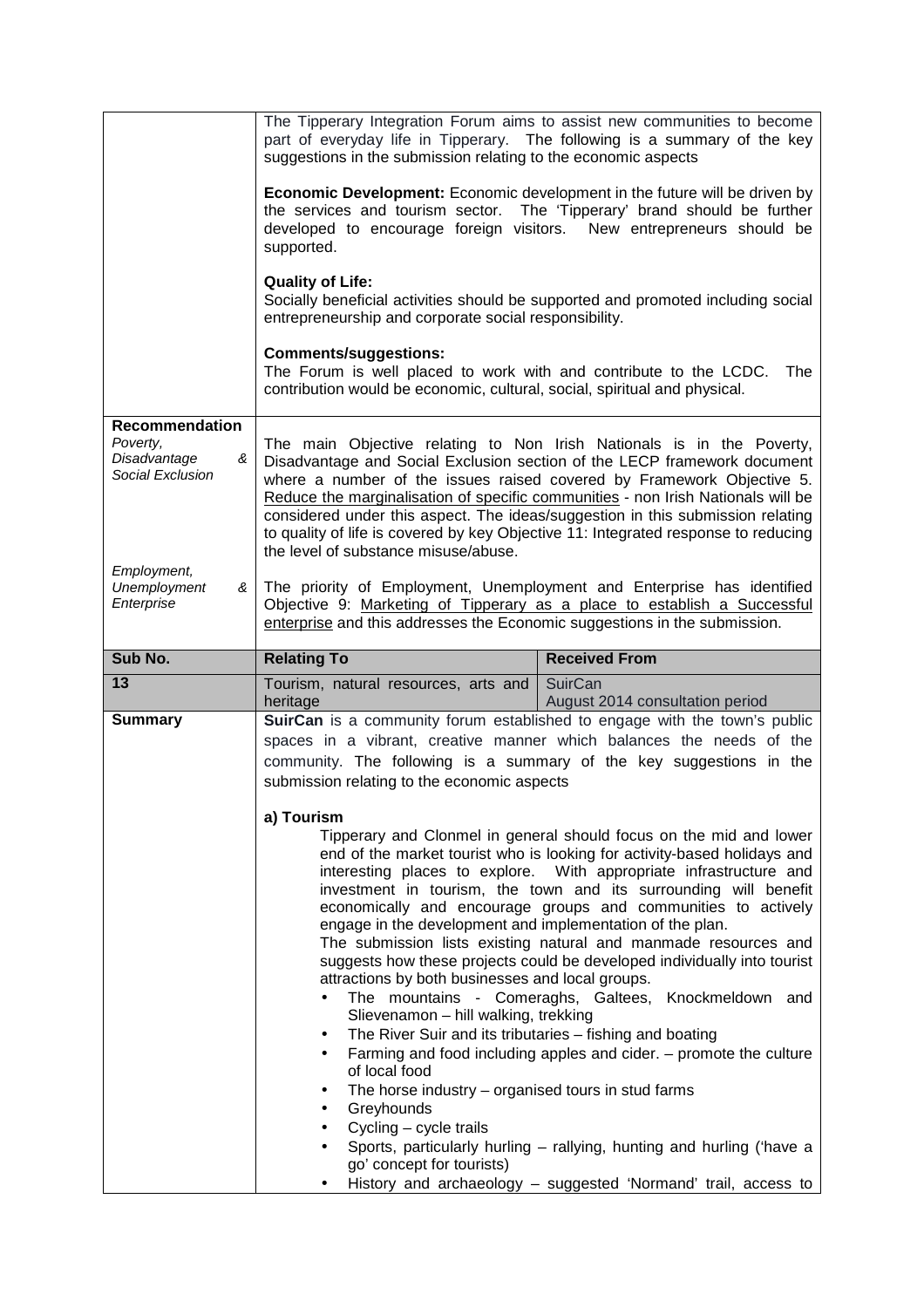|                                 | Main Guard?                                                                                                                                                                                                                                                                                                                 |                                                                                                                                                                                                                                                                                                                                                                       |  |  |
|---------------------------------|-----------------------------------------------------------------------------------------------------------------------------------------------------------------------------------------------------------------------------------------------------------------------------------------------------------------------------|-----------------------------------------------------------------------------------------------------------------------------------------------------------------------------------------------------------------------------------------------------------------------------------------------------------------------------------------------------------------------|--|--|
|                                 | Hotels, restaurants and pubs<br>The people - hospitality                                                                                                                                                                                                                                                                    |                                                                                                                                                                                                                                                                                                                                                                       |  |  |
|                                 | Location - how to make visitors stop and spend in Clonmel                                                                                                                                                                                                                                                                   |                                                                                                                                                                                                                                                                                                                                                                       |  |  |
|                                 |                                                                                                                                                                                                                                                                                                                             |                                                                                                                                                                                                                                                                                                                                                                       |  |  |
|                                 | b) Arts and Heritage.                                                                                                                                                                                                                                                                                                       |                                                                                                                                                                                                                                                                                                                                                                       |  |  |
|                                 | The arts activities in the Clonmel area should be supported. History<br>and Archaeology noted above                                                                                                                                                                                                                         |                                                                                                                                                                                                                                                                                                                                                                       |  |  |
|                                 | c) Integrated Approach.                                                                                                                                                                                                                                                                                                     |                                                                                                                                                                                                                                                                                                                                                                       |  |  |
|                                 |                                                                                                                                                                                                                                                                                                                             | An Integrated approach will add value. Visitors should be directed from                                                                                                                                                                                                                                                                                               |  |  |
|                                 | one activity to another, which would require an overall strategy to be<br>supplied by a 'Tipperary Tourism organisation'. Hostels and campsites<br>should be developed. Bike hire, bus transport, refreshment stops and<br>guided tours should be investigated as possibilities along the proposed<br>greenway cycle route. |                                                                                                                                                                                                                                                                                                                                                                       |  |  |
|                                 |                                                                                                                                                                                                                                                                                                                             |                                                                                                                                                                                                                                                                                                                                                                       |  |  |
|                                 | done at a county level.                                                                                                                                                                                                                                                                                                     | Linking other towns and their attractions could add value to the tourist<br>experience. Representatives of each sector and each community<br>should be recruited to explore the possibilities in their area but the<br>overall framework and implementation including marketing must be                                                                               |  |  |
| <b>Recommendation</b>           |                                                                                                                                                                                                                                                                                                                             | This submission relates to tourism and is specific to Clonmel. Tourism will be                                                                                                                                                                                                                                                                                        |  |  |
| Employment,                     |                                                                                                                                                                                                                                                                                                                             | covered under the key framework Objective 1:- "To enable appropriate                                                                                                                                                                                                                                                                                                  |  |  |
| Unemployment<br>&<br>Enterprise |                                                                                                                                                                                                                                                                                                                             | economic development opportunities in all parts of the County". Tourism is<br>viewed as having an ability to make a real impact on economic development                                                                                                                                                                                                               |  |  |
|                                 |                                                                                                                                                                                                                                                                                                                             | and will therefore be a key strategic action of the LECP. The LECP will focus on                                                                                                                                                                                                                                                                                      |  |  |
|                                 |                                                                                                                                                                                                                                                                                                                             | key county tourism priorities and the Tourism Strategy, yet to be developed, will                                                                                                                                                                                                                                                                                     |  |  |
|                                 |                                                                                                                                                                                                                                                                                                                             | include not only the LECP priorities but also other relevant appropriate tourism                                                                                                                                                                                                                                                                                      |  |  |
|                                 |                                                                                                                                                                                                                                                                                                                             | actions. Submission will also be referred to the planning section re County<br>Development Plan and the Clonmel Municipal District office, the Arts and                                                                                                                                                                                                               |  |  |
|                                 | Heritage Plan and the Tourism Company                                                                                                                                                                                                                                                                                       |                                                                                                                                                                                                                                                                                                                                                                       |  |  |
|                                 |                                                                                                                                                                                                                                                                                                                             |                                                                                                                                                                                                                                                                                                                                                                       |  |  |
| Sub No.                         | <b>Relating To</b>                                                                                                                                                                                                                                                                                                          | <b>Received From</b>                                                                                                                                                                                                                                                                                                                                                  |  |  |
| 14                              | development<br>Local<br>area<br>Unemployment                                                                                                                                                                                                                                                                                | Millennium Family Resource Centre                                                                                                                                                                                                                                                                                                                                     |  |  |
| <b>Summary</b>                  |                                                                                                                                                                                                                                                                                                                             |                                                                                                                                                                                                                                                                                                                                                                       |  |  |
|                                 | community.                                                                                                                                                                                                                                                                                                                  | <b>Millennium Family Resource Centre is a rural based community development</b><br>project in Slievedaragh/Glengoole, Thurles. The key areas of concern outlined<br>in the submission are as a result of a Needs Analysis carried out in the                                                                                                                          |  |  |
|                                 |                                                                                                                                                                                                                                                                                                                             |                                                                                                                                                                                                                                                                                                                                                                       |  |  |
|                                 | <b>Unemployment</b><br>of<br>Lack<br>accessible<br>educational<br>retain participants.                                                                                                                                                                                                                                      | opportunities<br>locally<br>and<br>an<br>affordable/consistent public or rural transport service are barriers to the up-<br>skilling of unemployed people in the area. An increase in local training<br>initiatives that have a clear progression route to mainstream training and<br>educational opportunities in viable employment sectors are vital to attract and |  |  |
|                                 |                                                                                                                                                                                                                                                                                                                             |                                                                                                                                                                                                                                                                                                                                                                       |  |  |
|                                 | <b>Adult Training / Education</b>                                                                                                                                                                                                                                                                                           | Age restriction for local training initiative participants is a concern and people                                                                                                                                                                                                                                                                                    |  |  |
|                                 | participation.                                                                                                                                                                                                                                                                                                              | felt this was discriminatory. While the ETB provides opportunities for training in<br>certain sectors the more mainstream opportunities are located in the larger<br>urban centres and access to these due to transport costs can be a barrier to                                                                                                                     |  |  |
|                                 | <b>Public Transport</b>                                                                                                                                                                                                                                                                                                     |                                                                                                                                                                                                                                                                                                                                                                       |  |  |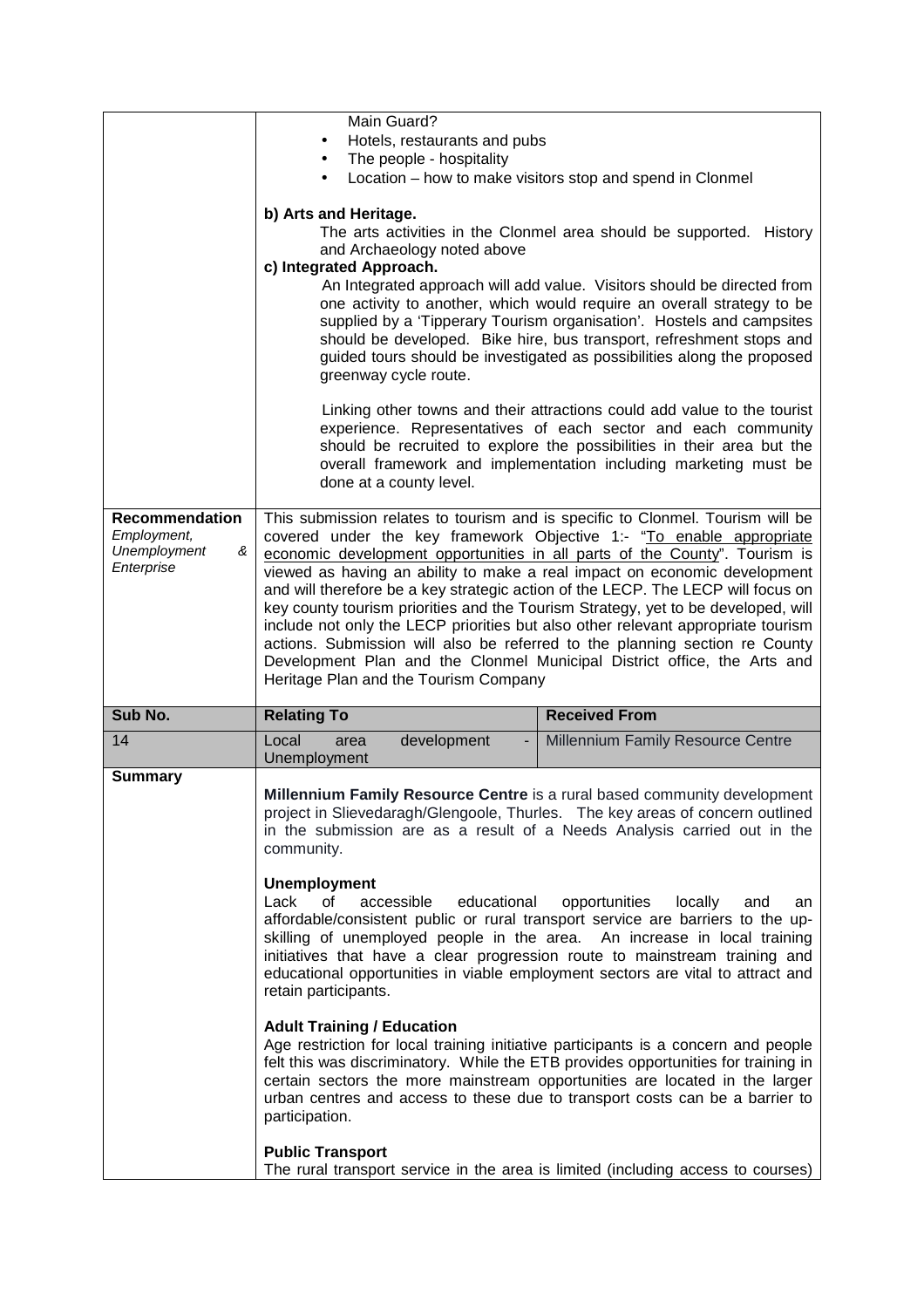|                                                                                                    | and the cost of alternative transport options can be prohibitive.<br>Millennium<br>Family Resource Centre proposes the expansion of the service in order to<br>facilitate older adults, unemployed and those without their own transport.<br><b>Affordable Childcare</b><br>Quality affordable childcare is essential for rural dwellers in terms of<br>participation in training opportunities locally and in terms of the uptake of<br>employment opportunities, particularly for women. |                                                                                                                                                                                                                                                                                                                                                                                                                                                                                                                                                                                                                                                                                                                                                                                                                                                                                                                                                               |  |
|----------------------------------------------------------------------------------------------------|--------------------------------------------------------------------------------------------------------------------------------------------------------------------------------------------------------------------------------------------------------------------------------------------------------------------------------------------------------------------------------------------------------------------------------------------------------------------------------------------|---------------------------------------------------------------------------------------------------------------------------------------------------------------------------------------------------------------------------------------------------------------------------------------------------------------------------------------------------------------------------------------------------------------------------------------------------------------------------------------------------------------------------------------------------------------------------------------------------------------------------------------------------------------------------------------------------------------------------------------------------------------------------------------------------------------------------------------------------------------------------------------------------------------------------------------------------------------|--|
| Recommendation<br>Sustaining<br>Communities                                                        | Several strategic Objectives under the Sustainable Communities Framework<br>priority will be relevant to the points above. Objective 1: Maintain access to<br>services in rural communities as appropriate to their position in the settlement<br>hierarchy. Objective 2: To support development of sustainable communities<br>and support the community and voluntary sector to respond to the needs in<br>their community.                                                               |                                                                                                                                                                                                                                                                                                                                                                                                                                                                                                                                                                                                                                                                                                                                                                                                                                                                                                                                                               |  |
| Poverty,<br>Disadvantage and<br>Social Exclusion                                                   | Objective 12 of the Poverty, Disadvantage and Social Exclusion Priority<br>addresses the need to <b>Provide</b> opportunities for the citizen to access life-long<br>educational opportunities with particular supports for communities and<br>individuals who are marginalised.<br>The issue of affordable Childcare will be brought to the attention of the Child<br>Care Committees in the County.                                                                                      |                                                                                                                                                                                                                                                                                                                                                                                                                                                                                                                                                                                                                                                                                                                                                                                                                                                                                                                                                               |  |
| Sub No.                                                                                            | <b>Relating To</b>                                                                                                                                                                                                                                                                                                                                                                                                                                                                         | <b>Received From</b>                                                                                                                                                                                                                                                                                                                                                                                                                                                                                                                                                                                                                                                                                                                                                                                                                                                                                                                                          |  |
| 15                                                                                                 | Economic<br>Development<br>and<br>Sustainable Development                                                                                                                                                                                                                                                                                                                                                                                                                                  | The Knockanrawley Resource Centre<br>(KRC)<br>August 2014 consultation period                                                                                                                                                                                                                                                                                                                                                                                                                                                                                                                                                                                                                                                                                                                                                                                                                                                                                 |  |
| <b>Summary</b>                                                                                     | of the key suggestions in the submission relating to the economic aspects<br>through confidence building and job interviewing skills.<br><b>Sustainability and the environment:</b><br>environmental awareness and should be supported.<br><b>Comments/suggestions:</b>                                                                                                                                                                                                                    | The Knockanrawley Resource Centre (KRC) is a community development<br>project, based in Tipperary Town and the surrounding areas. KRC works with<br>agencies and organisations in order to improve the quality of life of its<br>population through the development of communities and capacity building to<br>ensure a bottom up approach to decision making. The following is a summary<br>In order to allow unemployed and/or disadvantaged people to enter the local<br>economy, the personal development of the individual needs to be enhanced<br>Sustainable and environmentally friendly projects such as gardening and<br>allotments which improve both physical and mental health can also encourage<br>Although there are many opportunities available in Tipperary, due to financial<br>constraints, these programmes can be restricted in terms of length and<br>geographical area. KRC will expand on this submission in further consultations. |  |
| Recommendation<br>Poverty,<br>Disadvantage<br>and<br>Social Exclusion<br>Sustaining<br>Communities | A number of the Issues noted in the submission will be covered by Objective 12<br>of the Poverty, Disadvantage and Social Exclusion Priority which addresses the<br>need to Provide opportunities for the citizen to access life-long educational<br>opportunities with particular supports for communities and individuals who are<br>marginalised.<br>Several strategic Objectives under the Sustainable Communities Framework                                                           |                                                                                                                                                                                                                                                                                                                                                                                                                                                                                                                                                                                                                                                                                                                                                                                                                                                                                                                                                               |  |
|                                                                                                    |                                                                                                                                                                                                                                                                                                                                                                                                                                                                                            | priority will be relevant to the points above. Objective 1: Maintain access to                                                                                                                                                                                                                                                                                                                                                                                                                                                                                                                                                                                                                                                                                                                                                                                                                                                                                |  |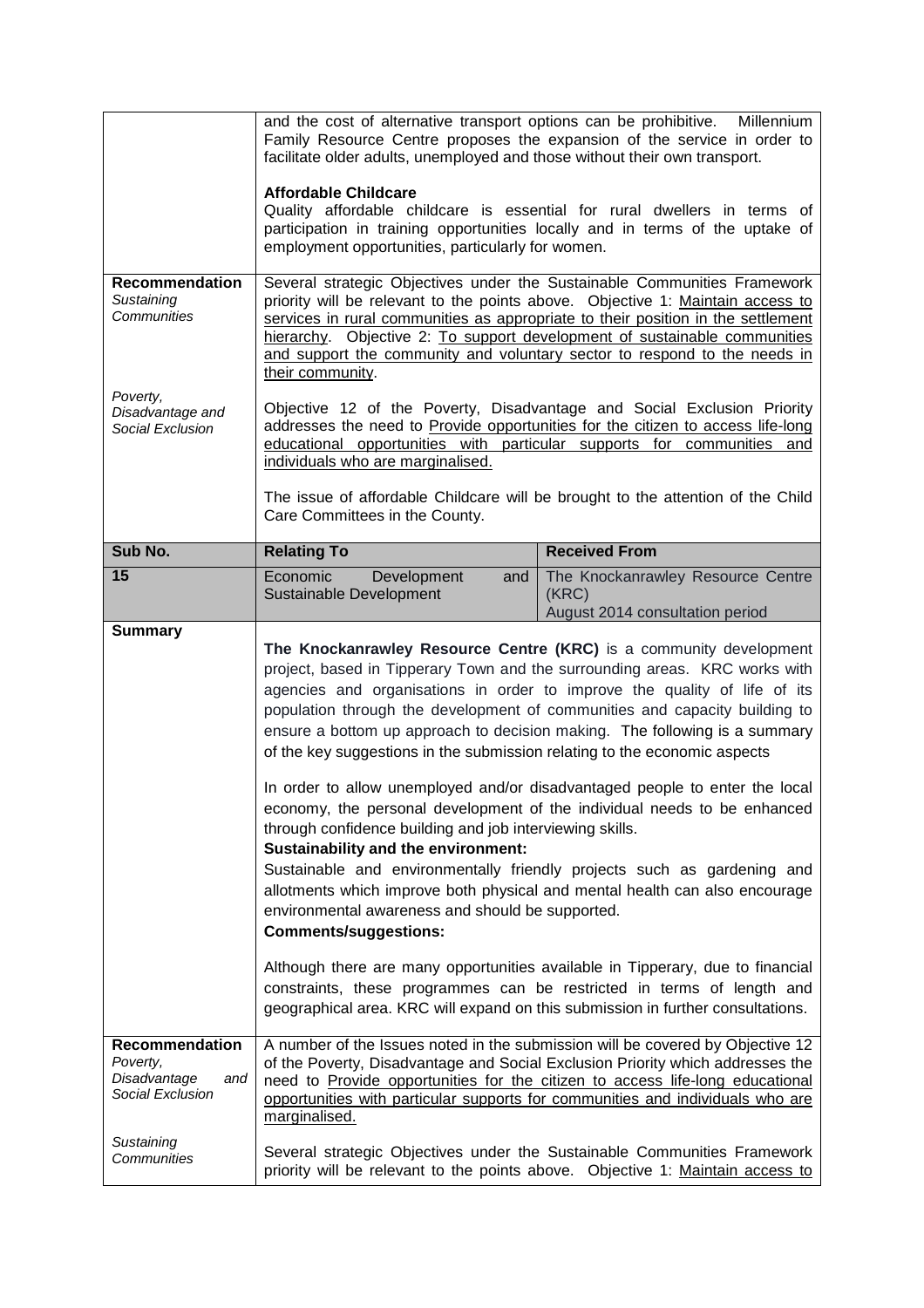|                                                                                       | services in rural communities as appropriate to their position in the settlement<br>hierarchy. Objective 2: To support development of sustainable communities                                                                                                                                                                                                                                                                                                                                                                                                                                                                                                                                                                                                                                                                                                                                                                                                                                                                                                                                                                                                                                                                                                 |                                                                                 |  |
|---------------------------------------------------------------------------------------|---------------------------------------------------------------------------------------------------------------------------------------------------------------------------------------------------------------------------------------------------------------------------------------------------------------------------------------------------------------------------------------------------------------------------------------------------------------------------------------------------------------------------------------------------------------------------------------------------------------------------------------------------------------------------------------------------------------------------------------------------------------------------------------------------------------------------------------------------------------------------------------------------------------------------------------------------------------------------------------------------------------------------------------------------------------------------------------------------------------------------------------------------------------------------------------------------------------------------------------------------------------|---------------------------------------------------------------------------------|--|
|                                                                                       | and support the community and voluntary sector to respond to the needs in                                                                                                                                                                                                                                                                                                                                                                                                                                                                                                                                                                                                                                                                                                                                                                                                                                                                                                                                                                                                                                                                                                                                                                                     |                                                                                 |  |
|                                                                                       | their community. Suggestions will be considered in the next phase of the LECP<br>which will focus on actions.                                                                                                                                                                                                                                                                                                                                                                                                                                                                                                                                                                                                                                                                                                                                                                                                                                                                                                                                                                                                                                                                                                                                                 |                                                                                 |  |
| Sub No.                                                                               | <b>Relating To</b><br><b>Received From</b>                                                                                                                                                                                                                                                                                                                                                                                                                                                                                                                                                                                                                                                                                                                                                                                                                                                                                                                                                                                                                                                                                                                                                                                                                    |                                                                                 |  |
| 16                                                                                    | Wind energy zoning                                                                                                                                                                                                                                                                                                                                                                                                                                                                                                                                                                                                                                                                                                                                                                                                                                                                                                                                                                                                                                                                                                                                                                                                                                            | Joe Condon.<br>August 2014 consultation period                                  |  |
| <b>Summary</b>                                                                        | My suggestion for economic plan is the rezoning of land in the upcoming<br>amendments to County Development Plan, for a wind energy project.<br>[Community based]. The lands are in the town's lands of Clashganny west,<br>Middle quarter and Kilnacarriga Newcastle Clonmel Co Tipperary.                                                                                                                                                                                                                                                                                                                                                                                                                                                                                                                                                                                                                                                                                                                                                                                                                                                                                                                                                                   |                                                                                 |  |
| <b>Recommendation</b>                                                                 | The improvement of the sustainability of the County's energy use is addressed<br>in the Employment, Unemployment and Enterprise section of the Framework.<br>The LECP has to be consistent with the core strategy of the CDP. Should the<br>areas referred to be accommodated in the CDP for wind energy purpose;<br>relevant wind energy actions can be progressed under the renewable energy<br>objective of the LECPR. This submission will be referred onto planning section<br>re County Development Plan                                                                                                                                                                                                                                                                                                                                                                                                                                                                                                                                                                                                                                                                                                                                                |                                                                                 |  |
| Sub No.                                                                               | <b>Relating To</b>                                                                                                                                                                                                                                                                                                                                                                                                                                                                                                                                                                                                                                                                                                                                                                                                                                                                                                                                                                                                                                                                                                                                                                                                                                            | <b>Received From</b>                                                            |  |
| 17                                                                                    | Youth employment                                                                                                                                                                                                                                                                                                                                                                                                                                                                                                                                                                                                                                                                                                                                                                                                                                                                                                                                                                                                                                                                                                                                                                                                                                              | South Tipperary Connecting youth<br>Group<br>August 2014 consultation period    |  |
| <b>Summary</b><br>Recommendation<br>Poverty,<br>Disadvantage and<br>Social Exclusion. | The Connecting youth Group recommend supporting young people in<br>Tipperary. The following is a summary of the key suggestions in the submission<br>relating to the economic aspects<br>1. Youth Employment programmes, for example, the 'Work Winner'<br>programme in Tipperary. (A full time programme supporting young people<br>under the age of 25 to develop their employability through training and work<br>experience.)<br>Support projects like establishment of innovative learning groups such as<br>2.<br>Coder dojo Groups re rural youth.<br>Social economy type projects focused on young people and engagement,<br>З.<br>for example social farming, fishing hubs, outdoor pursuit's activities.<br>Consideration to be given to supporting transport provision in rural counties<br>4.<br>so young people can engage including creation of strong linkages between<br>youth programmes and the rural transport services so that young people<br>can access the resources, services and facilities available in their local<br>area.<br>Youth unemployment is included in the LECP framework - Objective 3: Address<br>the high level of youth unemployment.<br>It is suggested that an additional framework Objective be included which is |                                                                                 |  |
|                                                                                       | focused on youth engagement: Objective 4: To maximise potential of life<br>opportunities for young people and maximise their contribution to the<br>sustainable development of the county.                                                                                                                                                                                                                                                                                                                                                                                                                                                                                                                                                                                                                                                                                                                                                                                                                                                                                                                                                                                                                                                                    |                                                                                 |  |
| Sub No.                                                                               | <b>Relating To</b>                                                                                                                                                                                                                                                                                                                                                                                                                                                                                                                                                                                                                                                                                                                                                                                                                                                                                                                                                                                                                                                                                                                                                                                                                                            | <b>Received From</b>                                                            |  |
| 18                                                                                    | Economic youth related issues                                                                                                                                                                                                                                                                                                                                                                                                                                                                                                                                                                                                                                                                                                                                                                                                                                                                                                                                                                                                                                                                                                                                                                                                                                 | Comhairle Na nOg<br>August 2014 Consultation period                             |  |
| <b>Summary</b>                                                                        | the economic aspects:                                                                                                                                                                                                                                                                                                                                                                                                                                                                                                                                                                                                                                                                                                                                                                                                                                                                                                                                                                                                                                                                                                                                                                                                                                         | The following is a summary of the key suggestions in the submission relating to |  |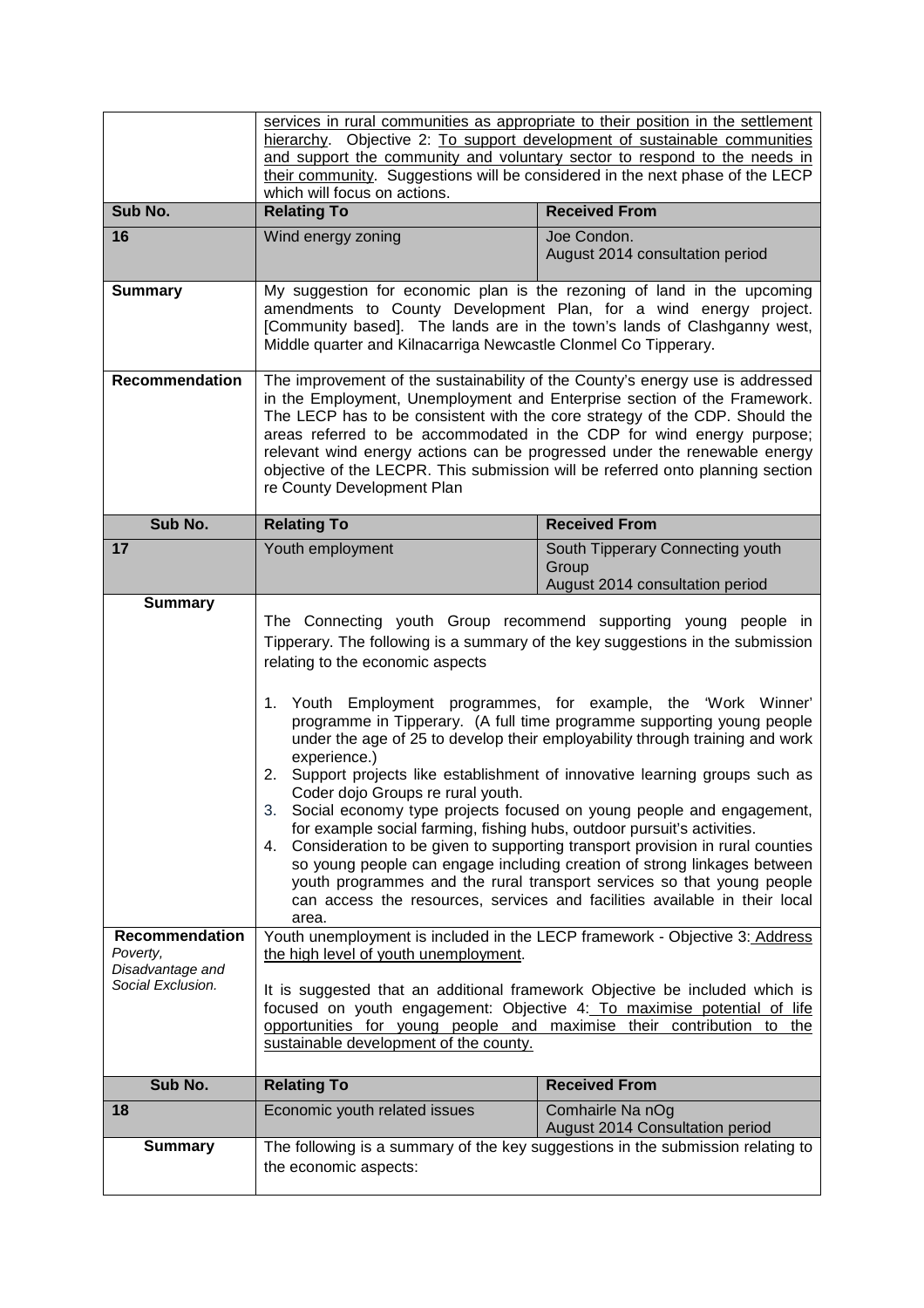| Recommendation                                    | Transport and rural isolation - Re-establish routes for public transport<br>$\bullet$<br>Slow internet, bad phone network<br>$\bullet$<br>No franchise shops, poor choice of shops<br>$\bullet$<br>Lack of employment for youth - more FAS involvement<br>$\bullet$<br>Discrimination in a workplace: - unfair hours (e.g. Part time workers<br>$\bullet$<br>working 5 days) – pay off $\epsilon$ 5 an hour – education of working rights<br>No language courses/classes (create) - closed is Dublin, Cork &<br>$\bullet$<br>Limerick<br>Education on working rights<br>$\bullet$<br>Encourage employment of young people and job creation<br>٠<br>Chance to gain work experience and get money<br>$\bullet$<br>Need better roads<br>$\bullet$<br>Promotion of positives in Tipperary towns<br>$\bullet$                                                                                                                                                                                                                                                                                                                                                                                                                                                                                                                                                                                                                                                             |                                                                                                   |  |  |
|---------------------------------------------------|----------------------------------------------------------------------------------------------------------------------------------------------------------------------------------------------------------------------------------------------------------------------------------------------------------------------------------------------------------------------------------------------------------------------------------------------------------------------------------------------------------------------------------------------------------------------------------------------------------------------------------------------------------------------------------------------------------------------------------------------------------------------------------------------------------------------------------------------------------------------------------------------------------------------------------------------------------------------------------------------------------------------------------------------------------------------------------------------------------------------------------------------------------------------------------------------------------------------------------------------------------------------------------------------------------------------------------------------------------------------------------------------------------------------------------------------------------------------|---------------------------------------------------------------------------------------------------|--|--|
| Poverty,<br>Disadvantage and<br>Social Exclusion. | Youth unemployment is included in the LECP framework - Objective 3: Address<br>the high level of youth unemployment.<br>It is suggested that an additional framework Objective be included which is<br>focused on youth engagement: Objective 4: To maximise potential of life<br>opportunities for young people and maximise their contribution to the<br>sustainable development of the county.<br>Other specific actions suggested may be included at the next stage of the<br>LECP plan when specific strategic actions are being developed/worked up. It is<br>also recommended that framework Objective11, on mental health be                                                                                                                                                                                                                                                                                                                                                                                                                                                                                                                                                                                                                                                                                                                                                                                                                                 |                                                                                                   |  |  |
| Sustaining<br>Communities                         | broadened to include 'Integrated response to health and wellbeing in the<br>community'.<br>A number of the issues raised above are accommodated and noted as<br>Framework priorities such as broadband deficiency and rural isolation under the<br>Sustaining communities Priorities. Phase 2 will work these priority areas up<br>further and will refine and prioritise the areas that the LECP will focus upon.                                                                                                                                                                                                                                                                                                                                                                                                                                                                                                                                                                                                                                                                                                                                                                                                                                                                                                                                                                                                                                                   |                                                                                                   |  |  |
| Sub No.                                           | <b>Relating To</b>                                                                                                                                                                                                                                                                                                                                                                                                                                                                                                                                                                                                                                                                                                                                                                                                                                                                                                                                                                                                                                                                                                                                                                                                                                                                                                                                                                                                                                                   | <b>Received From</b>                                                                              |  |  |
| 19                                                | Economic - Tourism                                                                                                                                                                                                                                                                                                                                                                                                                                                                                                                                                                                                                                                                                                                                                                                                                                                                                                                                                                                                                                                                                                                                                                                                                                                                                                                                                                                                                                                   | Tony Musiol - Chairman, Carrick-on-<br>Suir Tourism & Economic<br>Development Committee (COSTEDC) |  |  |
| <b>Summary</b>                                    | The following is a summary of the key suggestions in the submission relating to<br>the economic aspects:<br>Ormond Castle Quarter including new approach road through derelict<br>1.<br>ground, landscaping and development of the grounds around Ormond<br>Castle and including the refurbishment of the town's mediaeval walls.<br>Redevelopment of the "Wicklow Gardens" site as a major retail centre<br>2.<br>which gives the ideal town centre plan for two retail hubs (with Supervalu)<br>enabling maximum benefit to town centre businesses.<br>Maximising the potential of the new Greenway to Clonmel including<br>3.<br>walking, cycling and river activities including the construction of a Marina<br>Building to cater for such visitors and also dealing with cycling parking etc.<br>Ensure that the navigation aids on the Suir from Waterford are maintained<br>for navigation access for cruiser type boats.<br>Development of Comeragh College as an adult education/retraining centre<br>4.<br>with WIT/LIT and possibly UL as partners.<br>Use of St Joseph's College as high quality Tourist Hostel, making<br>5.<br>maximising use of initiatives such as "Munster Peaks" and Butler Trail.<br>Creation of an Enterprise Centre to focus on bringing on new businesses<br>6.<br>building on the very successful Enterprise Competition held in 2013/14.<br>Rolling fund (private funding) to enable the renovation of derelict retail<br>7. |                                                                                                   |  |  |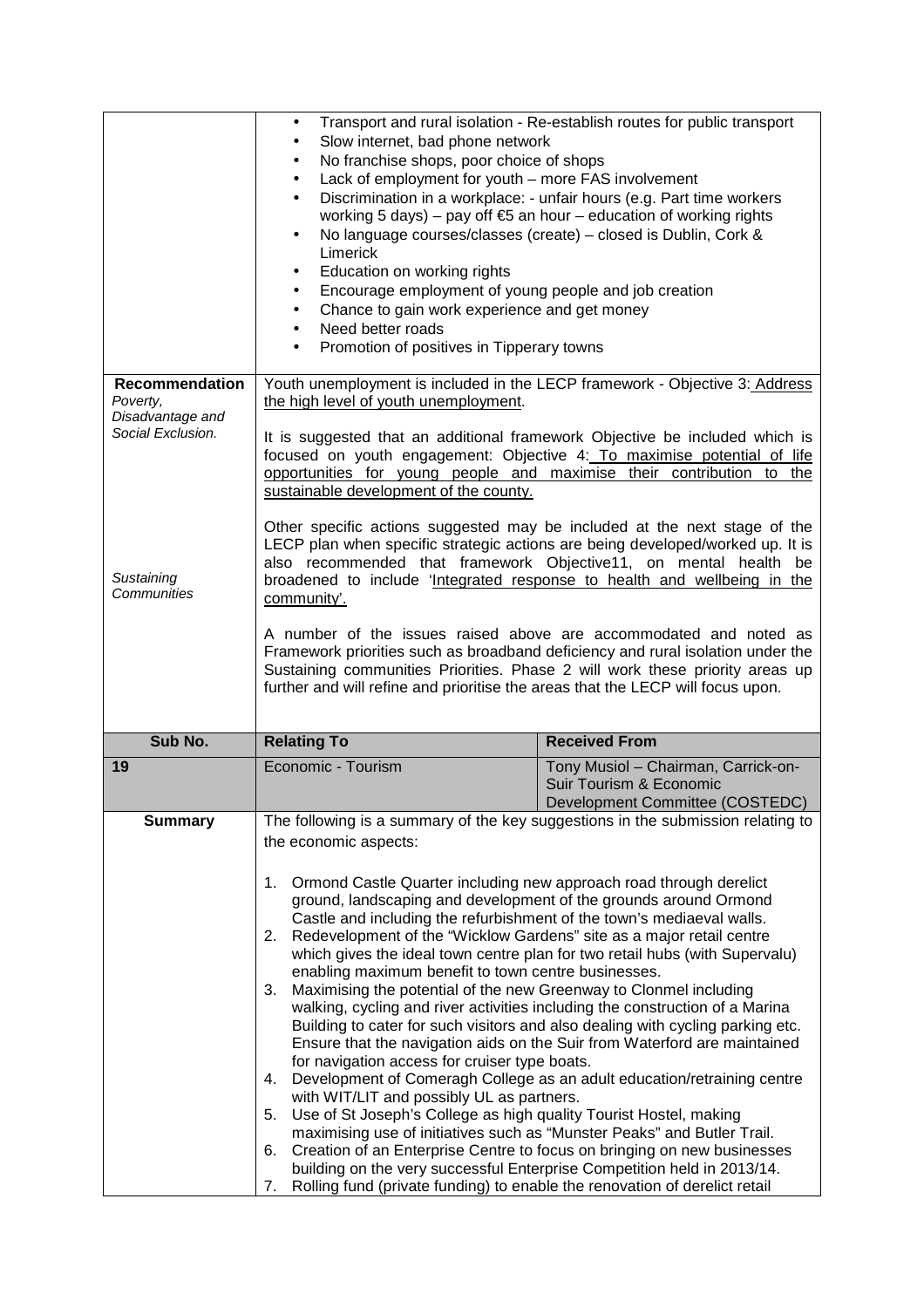|                               | wide streetscape.<br>10. Preserve the lanes and the medieval streetscape in the town centre, the<br>Old Bridge and in Carrickbeg and long term develop these into a Gothic |                                                                                                                                                                       |  |
|-------------------------------|----------------------------------------------------------------------------------------------------------------------------------------------------------------------------|-----------------------------------------------------------------------------------------------------------------------------------------------------------------------|--|
|                               | Medieval Quarter.<br>11. New Bridge over the Suir to take truck traffic out of Main Street but without                                                                     |                                                                                                                                                                       |  |
|                               | harming the town centre as a place to shop, for business and for visitors.<br>12. Long term, may need extra parking (multi-story).                                         |                                                                                                                                                                       |  |
| Recommendation                |                                                                                                                                                                            |                                                                                                                                                                       |  |
| Employment,<br>Unemployment & | This submission relates to tourism and is specific to Carrick on Suir. Tourism<br>will be covered under the key framework Objective 1:-"To enable appropriate              |                                                                                                                                                                       |  |
| Enterprise                    | economic development opportunities in all parts of the County". Tourism is<br>viewed as having an ability to make a real impact on economic development                    |                                                                                                                                                                       |  |
|                               |                                                                                                                                                                            | and will therefore be a key strategic action of the LECP. The LECP will focus on<br>key county tourism priorities and the Tourism Strategy, yet to be developed, will |  |
|                               | include not only the LECP priorities but also other relevant appropriate tourism                                                                                           |                                                                                                                                                                       |  |
|                               | actions. Submission will also be referred to the planning section re County<br>Development Plan and the Carrick Municipal District office                                  |                                                                                                                                                                       |  |
| Sub No.                       | <b>Relating To</b>                                                                                                                                                         | <b>Received From</b>                                                                                                                                                  |  |
| 20                            | Economic                                                                                                                                                                   | Mike Croome-Carroll - Suir Valley<br><b>Environmental Group</b>                                                                                                       |  |
| <b>Summary</b>                | The following is a summary of the key suggestions in the submission relating to                                                                                            |                                                                                                                                                                       |  |
|                               | the economic aspects:                                                                                                                                                      |                                                                                                                                                                       |  |
|                               |                                                                                                                                                                            | Identify current infrastructural deficiencies and seek to develop new<br>and enhance existing transport systems within the county, particularly                       |  |
|                               | North/South links.                                                                                                                                                         |                                                                                                                                                                       |  |
|                               | Identify successful county based construction firms with annual<br>$\bullet$                                                                                               |                                                                                                                                                                       |  |
|                               |                                                                                                                                                                            |                                                                                                                                                                       |  |
|                               |                                                                                                                                                                            | turnover below one million euro and assist/facilitate these firms in                                                                                                  |  |
|                               |                                                                                                                                                                            | accessing in county Govt/EU funded projects. These smaller county<br>based firms are more likely to employ local staff from within the county                         |  |
|                               | for tendered projects. i.e.: The River Suir Development Project.                                                                                                           |                                                                                                                                                                       |  |
| <b>Recommendation</b>         |                                                                                                                                                                            |                                                                                                                                                                       |  |
| Employment,<br>Unemployment & |                                                                                                                                                                            | The submission outlines suggestions re the Economic aspects of the LECP.<br>Framework Objective 3 of the Employment, Unemployment and Enterprise                      |  |
| Enterprise                    |                                                                                                                                                                            | Priority highlights the need to accommodate and address infrastructural deficits.                                                                                     |  |
|                               | the second phase of the LECP Plan preparation.                                                                                                                             | It is likely that the North/South Road connectivity will be considered as part of                                                                                     |  |
|                               |                                                                                                                                                                            |                                                                                                                                                                       |  |
|                               |                                                                                                                                                                            | Objective 1. Also recognises the need to enable appropriate economic<br>development opportunities and further actions will be developed under this in                 |  |
|                               | the next phase of the plan.                                                                                                                                                |                                                                                                                                                                       |  |
| Sub No.                       | <b>Relating To</b>                                                                                                                                                         | <b>Received At</b>                                                                                                                                                    |  |
| 21                            | Economic                                                                                                                                                                   | Peter Ward, Country Choice, Nenagh                                                                                                                                    |  |
| <b>Summary</b>                |                                                                                                                                                                            | The following is a summary of the key suggestions in the submission relating to                                                                                       |  |
|                               | the economic aspects                                                                                                                                                       |                                                                                                                                                                       |  |
|                               | Local authority and business leaders combined strategy to turn vacant                                                                                                      |                                                                                                                                                                       |  |
|                               | commercial and residential premises into mixed public/private rental<br>accommodation for single people, retired people and young families.                                |                                                                                                                                                                       |  |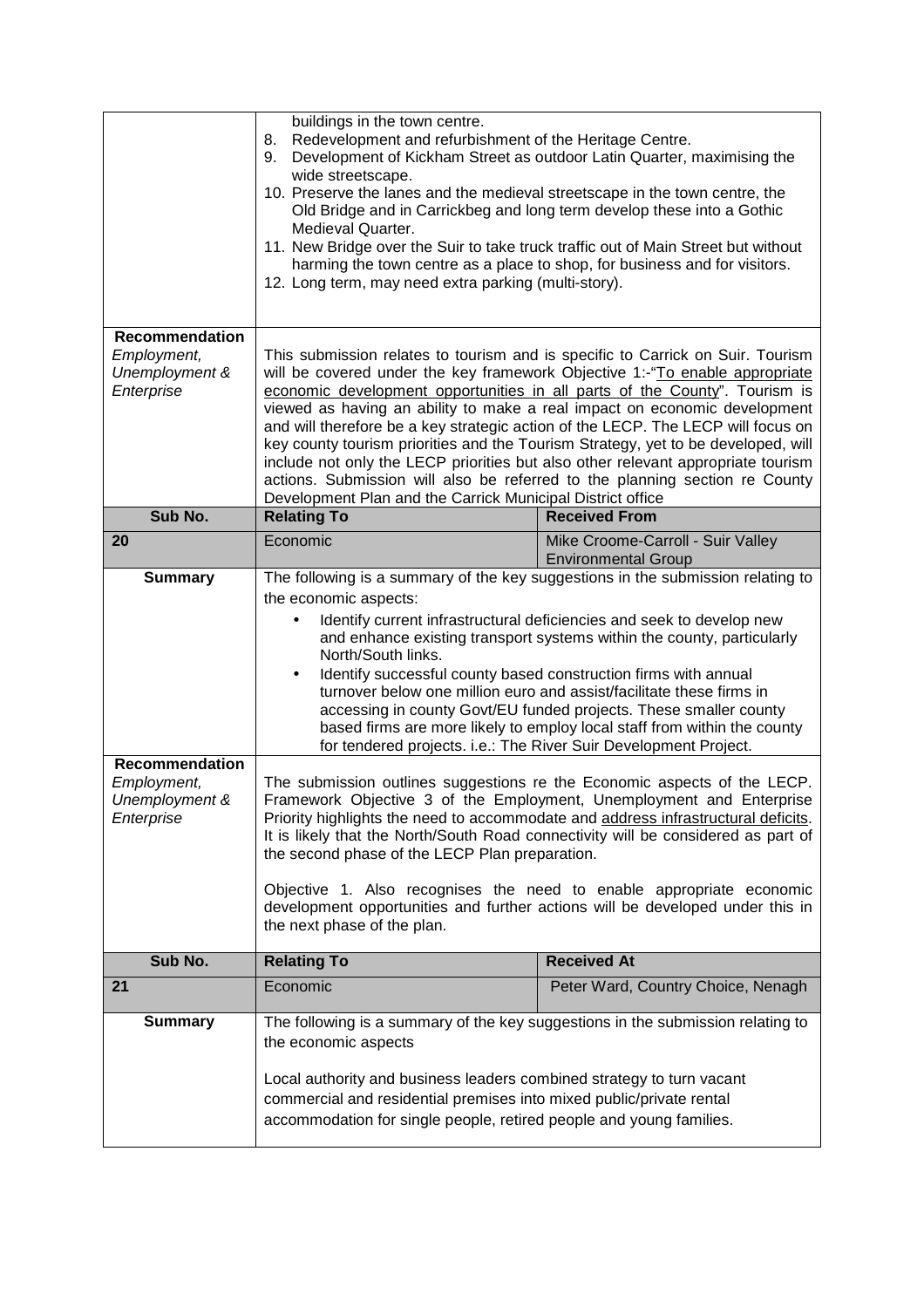| Recommendation                       |                                                                                                                                                                                                                                                                                                                                                                                                                                                                                                                                                                                                                                                                                                                                                                                                                                                                                                        |                                                                                                                                                        |  |
|--------------------------------------|--------------------------------------------------------------------------------------------------------------------------------------------------------------------------------------------------------------------------------------------------------------------------------------------------------------------------------------------------------------------------------------------------------------------------------------------------------------------------------------------------------------------------------------------------------------------------------------------------------------------------------------------------------------------------------------------------------------------------------------------------------------------------------------------------------------------------------------------------------------------------------------------------------|--------------------------------------------------------------------------------------------------------------------------------------------------------|--|
| Poverty,                             |                                                                                                                                                                                                                                                                                                                                                                                                                                                                                                                                                                                                                                                                                                                                                                                                                                                                                                        | The submission outlines a suggestion re the Economic, Social and Community                                                                             |  |
| Disadvantage &                       |                                                                                                                                                                                                                                                                                                                                                                                                                                                                                                                                                                                                                                                                                                                                                                                                                                                                                                        | aspects of the LECP. This aspect is covered in the Framework strategic                                                                                 |  |
| Social Exclusion                     |                                                                                                                                                                                                                                                                                                                                                                                                                                                                                                                                                                                                                                                                                                                                                                                                                                                                                                        | documents in Objective 7 Support people who find it difficult to sustain a home.                                                                       |  |
|                                      | phase of the LECP plan.                                                                                                                                                                                                                                                                                                                                                                                                                                                                                                                                                                                                                                                                                                                                                                                                                                                                                | However the specific point raised may be considered as an action in the next                                                                           |  |
|                                      |                                                                                                                                                                                                                                                                                                                                                                                                                                                                                                                                                                                                                                                                                                                                                                                                                                                                                                        |                                                                                                                                                        |  |
|                                      |                                                                                                                                                                                                                                                                                                                                                                                                                                                                                                                                                                                                                                                                                                                                                                                                                                                                                                        |                                                                                                                                                        |  |
| Sub No.                              | <b>Relating To</b>                                                                                                                                                                                                                                                                                                                                                                                                                                                                                                                                                                                                                                                                                                                                                                                                                                                                                     | <b>Received</b><br><b>From</b>                                                                                                                         |  |
| 22                                   | Economic Clogheen/Cahir                                                                                                                                                                                                                                                                                                                                                                                                                                                                                                                                                                                                                                                                                                                                                                                                                                                                                | Carmel McCormack, Suir Valley<br><b>Environmental Group (SVEG)</b>                                                                                     |  |
| <b>Summary</b>                       |                                                                                                                                                                                                                                                                                                                                                                                                                                                                                                                                                                                                                                                                                                                                                                                                                                                                                                        | The following is a summary of the key suggestions in the submission relating to                                                                        |  |
|                                      | the economic aspects                                                                                                                                                                                                                                                                                                                                                                                                                                                                                                                                                                                                                                                                                                                                                                                                                                                                                   |                                                                                                                                                        |  |
|                                      | Promotion of Mitchelstown Caves and inclusion of Slievenamon and<br>surrounds as part of Munster Peaks catchment.<br>More focus on heritage and archaeology- walks, talks, festival events<br>$\bullet$<br>etc. Establishment of a Black Honey Bee Museum/Interpretative Centre<br>as part of strategy to promote conservation of the native species and<br>local food production. Bring disused railway lines into use as<br>tourist/walking amenities. Commercial potential of renovating disused<br>train stations hostels and cafes en route.<br>Develop river amenities- jetties, public river transport; public works<br>$\bullet$<br>clean up of river network.<br>Further develop craft food and drink industry.<br>$\bullet$<br>Investment in such SME's over reliance on FDI for job creation.<br>$\bullet$<br>Pursuit of Passive House Standard in construction, following the<br>$\bullet$ |                                                                                                                                                        |  |
|                                      | example of Cloughjordan eco village.                                                                                                                                                                                                                                                                                                                                                                                                                                                                                                                                                                                                                                                                                                                                                                                                                                                                   |                                                                                                                                                        |  |
|                                      | Development of and investment in renewable energy projects-<br>٠                                                                                                                                                                                                                                                                                                                                                                                                                                                                                                                                                                                                                                                                                                                                                                                                                                       | rainwater harvesting, slurry to biomass, solar, hydro and biomass                                                                                      |  |
|                                      | power generation projects.                                                                                                                                                                                                                                                                                                                                                                                                                                                                                                                                                                                                                                                                                                                                                                                                                                                                             |                                                                                                                                                        |  |
|                                      |                                                                                                                                                                                                                                                                                                                                                                                                                                                                                                                                                                                                                                                                                                                                                                                                                                                                                                        |                                                                                                                                                        |  |
| Recommendation                       |                                                                                                                                                                                                                                                                                                                                                                                                                                                                                                                                                                                                                                                                                                                                                                                                                                                                                                        | This submission relates largely to tourism and is specific to the Suir Valley.                                                                         |  |
| Employment,<br>Unemployment &        |                                                                                                                                                                                                                                                                                                                                                                                                                                                                                                                                                                                                                                                                                                                                                                                                                                                                                                        | Tourism will be covered under the key framework Objective 1:-"To enable<br>appropriate economic development opportunities in all parts of the County". |  |
| Enterprise                           |                                                                                                                                                                                                                                                                                                                                                                                                                                                                                                                                                                                                                                                                                                                                                                                                                                                                                                        | Tourism is viewed as having an ability to make a real impact on economic                                                                               |  |
|                                      |                                                                                                                                                                                                                                                                                                                                                                                                                                                                                                                                                                                                                                                                                                                                                                                                                                                                                                        | development and will therefore be a key strategic action of the LECP. The                                                                              |  |
|                                      |                                                                                                                                                                                                                                                                                                                                                                                                                                                                                                                                                                                                                                                                                                                                                                                                                                                                                                        | LECP will focus on key county tourism priorities and the Tourism Strategy, yet                                                                         |  |
|                                      |                                                                                                                                                                                                                                                                                                                                                                                                                                                                                                                                                                                                                                                                                                                                                                                                                                                                                                        | to be developed, will include not only the LECP priorities but also other relevant                                                                     |  |
|                                      | section re County Development Plan and the Municipal District office                                                                                                                                                                                                                                                                                                                                                                                                                                                                                                                                                                                                                                                                                                                                                                                                                                   | appropriate tourism actions. Submission will also be referred to the planning                                                                          |  |
| Sub No.                              | <b>Relating To</b>                                                                                                                                                                                                                                                                                                                                                                                                                                                                                                                                                                                                                                                                                                                                                                                                                                                                                     | <b>Received From</b>                                                                                                                                   |  |
| 23                                   | Economic,                                                                                                                                                                                                                                                                                                                                                                                                                                                                                                                                                                                                                                                                                                                                                                                                                                                                                              | Cllr Seamus Hanafin, Tipperary                                                                                                                         |  |
|                                      |                                                                                                                                                                                                                                                                                                                                                                                                                                                                                                                                                                                                                                                                                                                                                                                                                                                                                                        | County Council, Thurles MD                                                                                                                             |  |
| <b>Summary</b>                       |                                                                                                                                                                                                                                                                                                                                                                                                                                                                                                                                                                                                                                                                                                                                                                                                                                                                                                        | The following is a summary of the key suggestions in the submission relating to                                                                        |  |
|                                      | the economic aspects                                                                                                                                                                                                                                                                                                                                                                                                                                                                                                                                                                                                                                                                                                                                                                                                                                                                                   |                                                                                                                                                        |  |
|                                      |                                                                                                                                                                                                                                                                                                                                                                                                                                                                                                                                                                                                                                                                                                                                                                                                                                                                                                        |                                                                                                                                                        |  |
|                                      |                                                                                                                                                                                                                                                                                                                                                                                                                                                                                                                                                                                                                                                                                                                                                                                                                                                                                                        | 1. Prioritising Clonmel, Nenagh and Cashel for attracting large scale FDI will be                                                                      |  |
|                                      | viewed as contentious and as excluding other towns in the county.                                                                                                                                                                                                                                                                                                                                                                                                                                                                                                                                                                                                                                                                                                                                                                                                                                      |                                                                                                                                                        |  |
|                                      |                                                                                                                                                                                                                                                                                                                                                                                                                                                                                                                                                                                                                                                                                                                                                                                                                                                                                                        | 2. The LECP as currently drafted will meet challenges in attracting support from                                                                       |  |
|                                      | business and community groups, as well as Chambers of Commerce.                                                                                                                                                                                                                                                                                                                                                                                                                                                                                                                                                                                                                                                                                                                                                                                                                                        |                                                                                                                                                        |  |
|                                      | 3. The Plan needs to include the Lisheen Mine site which is designated a                                                                                                                                                                                                                                                                                                                                                                                                                                                                                                                                                                                                                                                                                                                                                                                                                               |                                                                                                                                                        |  |
|                                      | potential site of Regional significance.                                                                                                                                                                                                                                                                                                                                                                                                                                                                                                                                                                                                                                                                                                                                                                                                                                                               |                                                                                                                                                        |  |
| <b>Recommendation</b><br>Employment, |                                                                                                                                                                                                                                                                                                                                                                                                                                                                                                                                                                                                                                                                                                                                                                                                                                                                                                        | key framework Objective 1:- "To<br>enable<br>The<br>appropriate<br>economic                                                                            |  |
| Unemployment &                       | development opportunities in all parts of the County". Is about ensuring that all<br>areas of the county have access to appropriate economic opportunities. Some                                                                                                                                                                                                                                                                                                                                                                                                                                                                                                                                                                                                                                                                                                                                       |                                                                                                                                                        |  |
| Enterprise                           | difficult choices will have to be made if every effort is to be made to secure                                                                                                                                                                                                                                                                                                                                                                                                                                                                                                                                                                                                                                                                                                                                                                                                                         |                                                                                                                                                        |  |